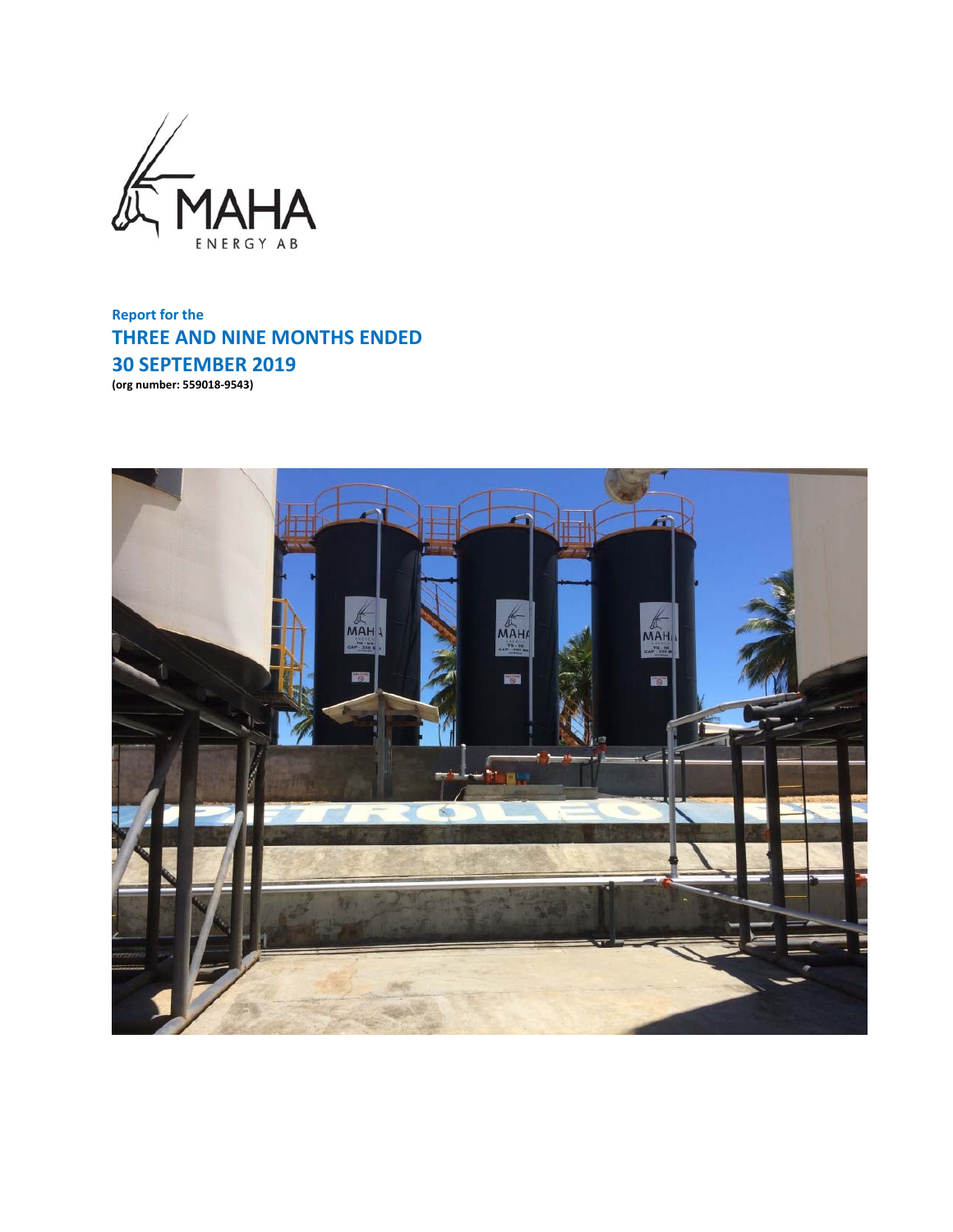# **Highlights**

(all amounts are in US dollars unless otherwise noted)

# **Third Quarter 2019**

- Daily oil & gas production for Q3 2019 averaged 3,593 BOEPD (Q3 2018: 1,565 BOEPD).
- Effective August 1, 2019, the Company grew its Proven (1P) and Proven plus Probable (2P) reserves, by 14% and 62% respectively, at the Tie Field in Brazil.
- During the quarter, the Maha-1 well on the Tartaruga Field was successfully drilled with production testing operations to follow.
- Revenue of USD 16.1 million (Q3 2018: USD 9.0 million)
- Operating netback of USD 12.0 million or USD 38.22 per BOE (Q3 2018: USD 6.6 million or USD 46.17 per BOE)
- EBITDA of USD 10.7 million (Q3 2018: USD 5.4 million)
- Net result of USD 6.6 million (Q3 2018: USD 3.2 million)
- Basic Earnings per share of USD 0.07 (Q3 2018: USD 0.03)
- Diluted Earnings per share of USD 0.06 (Q3 2018: USD 0.03)

# **Nine Months Ended 30 September 2019**

- Daily oil & gas production for the nine months 2019 3,004 BOEPD (2018: 1,585 BOEPD).
- Revenue of USD 41.9 million (2018: USD 25.5 million)
- Operating netback of USD 31.7 million or USD 40.38 per BOE (2018: 17.5 USD million or 40.70 USD per BOE)
- EBITDA of USD 27.5 million (2018: USD 13.9 million)
- Net result for the period of USD 17.0 million (2018: USD 7.4 million)
- Basic Earnings per share of USD 0.17 (2018: USD 0.08)
- Diluted Earnings per share of USD 0.16 (2018: USD 0.07)
- Cash and cash equivalents balance of USD 20.4 million (2018: 22.3 million).

# **Financial Summary**

l

|                                    |                |                |                |            |                | <b>Nine</b>   | <b>Nine</b>   |           |
|------------------------------------|----------------|----------------|----------------|------------|----------------|---------------|---------------|-----------|
|                                    | Q <sub>3</sub> | Q <sub>2</sub> | Q <sub>1</sub> | Q4         | Q <sub>3</sub> | <b>Months</b> | <b>Months</b> | <b>FY</b> |
| (TUSD, unless otherwise noted)     | 2019           | 2019           | 2019           | 2018       | 2018           | 2019          | 2018          | 2018      |
| Net Daily Production (BOEPD)       | 3,593          | 2,739          | 2,669          | 2,454      | 1,565          | 3,004         | 1,585         | 1,804     |
| Revenue                            | 16,068         | 14.098         | 11,751         | 12,595     | 9,049          | 41,917        | 25,537        | 38,132    |
| Operating netback                  | 12.017         | 10.668         | 9,029          | 9,436      | 6,553          | 31,714        | 17.481        | 26,917    |
| <b>EBITDA</b>                      | 10.663         | 9,188          | 7,663          | 8,486      | 5,392          | 27,514        | 13,918        | 22,404    |
| Net result for the period          | 6,570          | 6,157          | 4,248          | $18,267^1$ | 3,213          | 16,975        | 7,378         | 25,645    |
| Earnings per share – Basic (USD)   | 0.07           | 0.06           | 0.04           | 0.19       | 0.03           | 0.17          | 0.08          | 0.26      |
| Earnings per share - Diluted (USD) | 0.06           | 0.06           | 0.04           | 0.17       | 0.03           | 0.16          | 0.07          | 0.25      |
| Cash and cash equivalents          | 20.421         | 20.504         | 19.768         | 20,255     | 22,292         | 20.421        | 22.292        | 20,255    |

<sup>1</sup> Q4 2018 Net result includes USD 11.3 million of recognized deferred tax recovery and USD 0.8 million of other gains.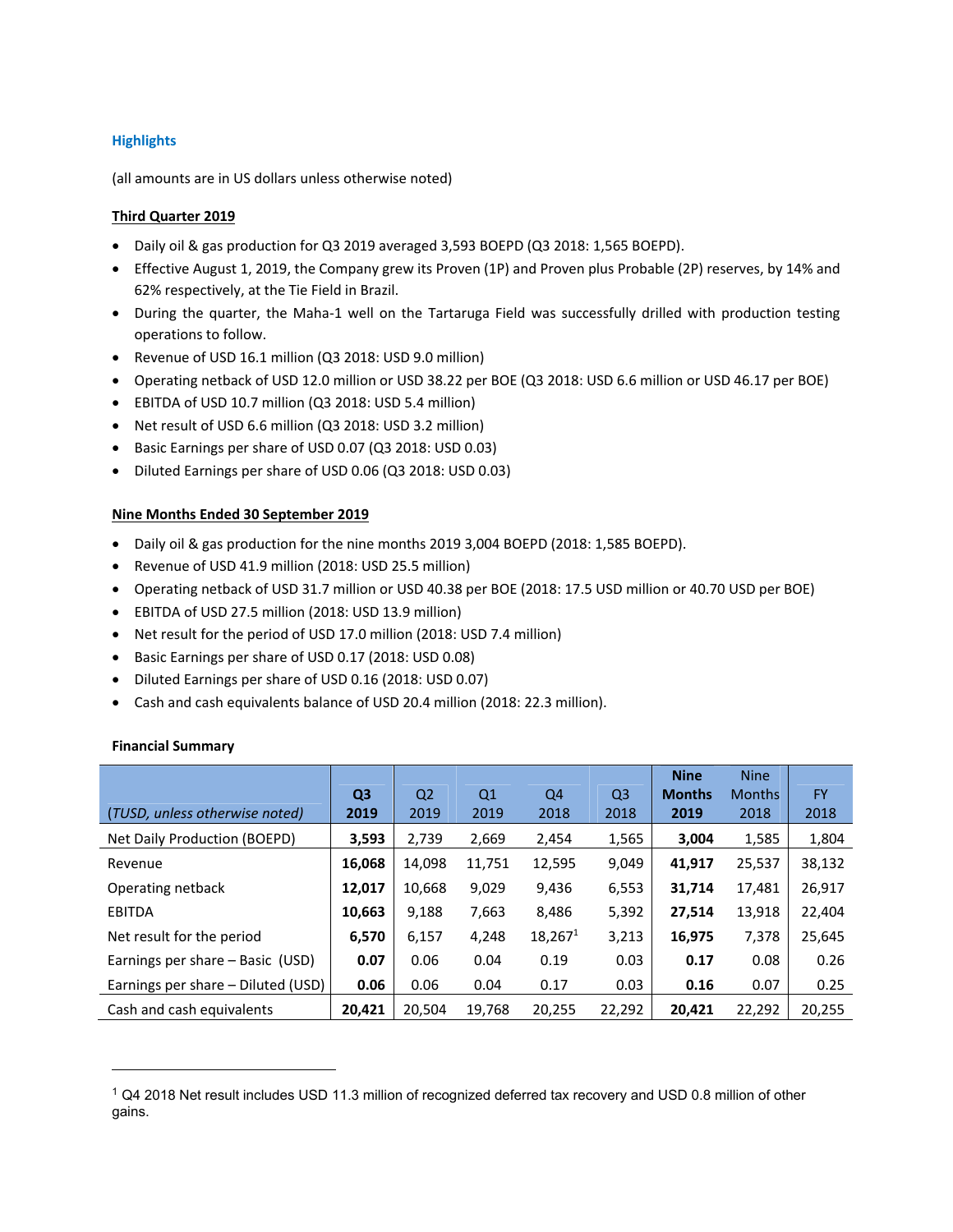# **Definitions**

| <b>CAD</b>  | Canadian Dollar     | <b>BOE</b> or boe | Barrel        |
|-------------|---------------------|-------------------|---------------|
| <b>SEK</b>  | Swedish Krona       | <b>BBL</b> or bbl | <b>Barrel</b> |
| <b>BRL</b>  | Brazilian Real      | <b>BOEPD</b>      | Barrel        |
| <b>USD</b>  | US Dollar           | <b>BOPD</b>       | Barrel        |
| <b>TSEK</b> | <b>Thousand SEK</b> | <b>Mbbl</b>       | Thous         |
| <b>TUSD</b> | Thousand USD        | <b>MMbbl</b>      | Millior       |
| <b>MSEK</b> | <b>Million SEK</b>  | <b>Mboe</b>       | Thous         |
| <b>MUSD</b> | <b>Million USD</b>  | <b>Mboepd</b>     | Thous         |
|             |                     |                   |               |

### **Abbreviations Oil related terms and measurements**

| <b>CAD</b>  | Canadian Dollar       | <b>BOE</b> or boe | Barrels of Oil Equivalents                  |
|-------------|-----------------------|-------------------|---------------------------------------------|
| <b>SEK</b>  | Swedish Krona         | <b>BBL</b> or bbl | <b>Barrel</b>                               |
| <b>BRL</b>  | <b>Brazilian Real</b> | <b>BOEPD</b>      | Barrels of Oil Equivalents Per Day          |
| USD         | US Dollar             | <b>BOPD</b>       | Barrels of Oil Per Day                      |
| TSEK        | <b>Thousand SEK</b>   | <b>Mbbl</b>       | Thousand barrels of Oil                     |
| TUSD        | <b>Thousand USD</b>   | <b>MMbbl</b>      | Million barrels of Oil                      |
| <b>MSEK</b> | <b>Million SEK</b>    | <b>Mboe</b>       | Thousand barrels of oil equivalents         |
| <b>MUSD</b> | Million USD           | <b>Mboepd</b>     | Thousand barrels of oil equivalents per day |
|             |                       | <b>Mbopd</b>      | Thousand barrels of oil per day             |
|             |                       | <b>MCF</b>        | <b>Thousand Cubic Feet</b>                  |
|             |                       | <b>MSCFPD</b>     | Thousand Standard Cubic Feet per day        |
|             |                       | <b>MMSCF</b>      | <b>Million Standard Cubic Feet</b>          |
|             |                       | <b>MMSCFPD</b>    | Million Standard Cubic Feet Per Day         |
|             |                       | <b>BWPD</b>       | Barrels of Water Per Day                    |
|             |                       |                   |                                             |

### **Gas to oil conversion**

6,000 cubic feet = 1 barrel of oil equivalent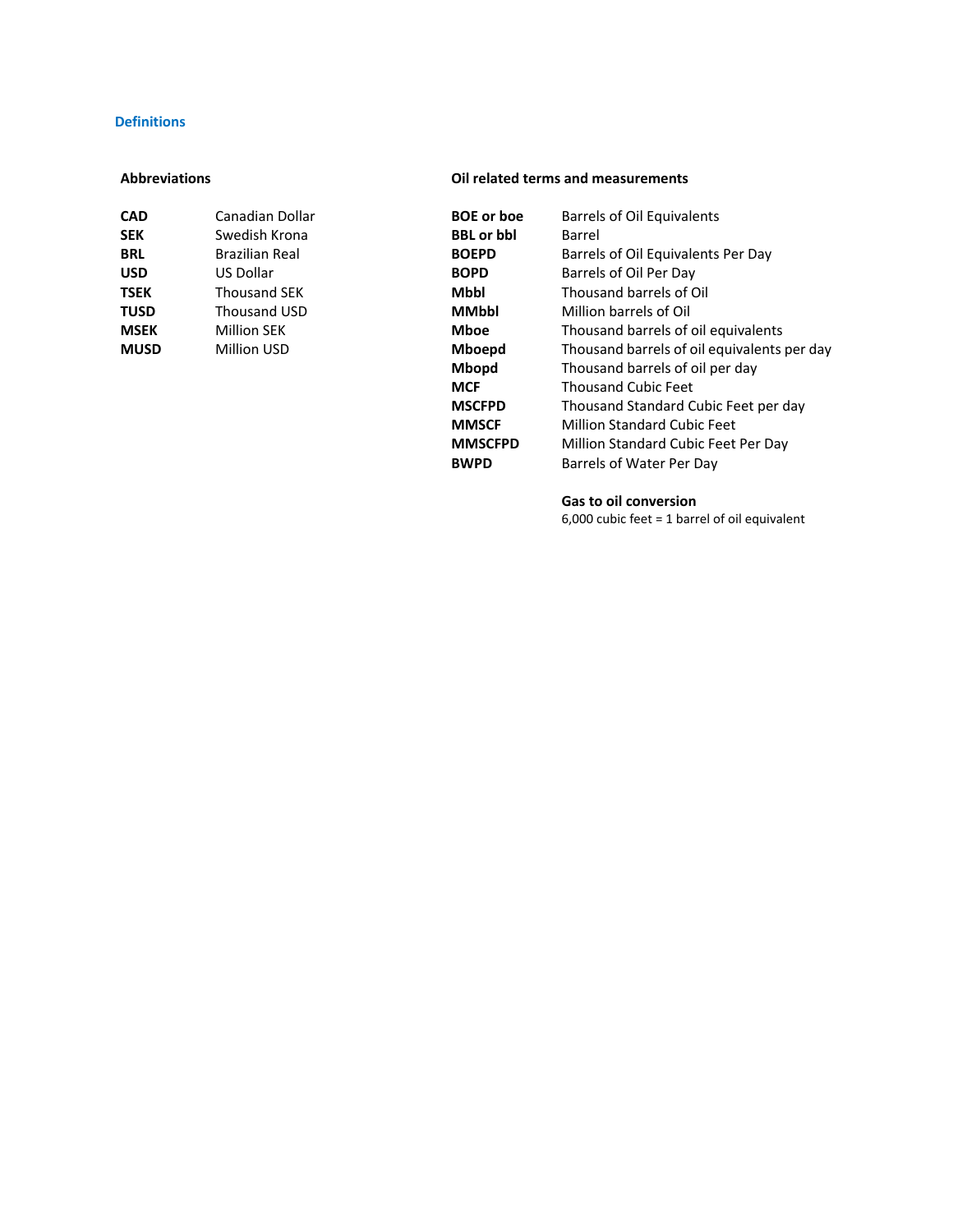# **Letter to shareholders**

Dear Friends and Fellow Shareholders of Maha Energy AB,

Notwithstanding the recently announced reduction in the estimated 2019 annual production volumes, the third quarter was very positive for Maha with many significant "bright spots".

Of particular note:

‐ the drilling and completing of the Attic well at the Tie Field resulted in a **62% increase** in Proven and Probable (2P) reserves from 10.734 MMbbl of oil to 17.365 MMbbl of oil which nearly doubled the predicted plateau production rate at the Tie field from 3 to almost 6 years;

‐ the successful drilling of the Maha ‐1 well with better than expected indications of **72 m of net pay**, that will be tested using a smaller and 'fit for purpose' workover rig; and,

‐ final approval and commissioning of Petrobras' second receiving terminal at Comboata that now takes delivery of **750 BOPD** of Tie Field oil.

### **2019 Annual Average Production Rates were reduced to 2750 BOPD – 2,900 BOPD**

Subsequent to this reporting period, Maha's 2019 estimated annual average production rate was unfortunately revised for a second time this year due to delays in start-up and commissioning of gas handling and disposal equipment at the Tie Field. A string of simultaneous events culminated in requiring to reduce oil production to prevent exceeding Government imposed flaring restrictions during the last 2 months of the year. This revision is in no way indicative of the Tie Field's current or future oil producing capacity and we are working very hard to "get back on track" to earlier expectations.

### **2P Reserves up by 62% at the Tie Field – now at 17.365 Million Barrels of Oil**

By far the biggest news of the third quarter were the results of the re-mapping of the Tie structures following the results of the recently drilled 'Attic Well'. Remapping of the structure resulted in a substantially larger structure and more "in situ" oil volumes. With these increased reserves the Field Development Plan will be revised to include more wells, and a longer plateau production rate. To this end, the Company is commencing a new field modelling project for this expansion. Notably it appears clear the Tie Field production plateau of 4,850 BOPD will extend by up to 3 years resulting in a significant corresponding positive effect on the Tie Field's, and therefore the Company's, Net Present Value.

### **Petrobras Comboata Terminal Commissioned**

After nearly a year of 'to and from' ‐the Comboata Oil Terminal commenced taking oil deliveries from the Tie Field. Following 2 weeks of "teething" issues, the Terminal now takes its daily allotment of 750 BOPD and Petrobras is now therefore able to receive a total of 1,850 BOPD from the Tie Field at two terminals. With the local refinery currently taking up to 2,200 BOPD – the Company has off-take capacity for up to 4,050 BOPD for Tie Field oil right now. This is a significant increase from July 2017 when the Tie Field was purchased and offtake was limited to 1,100 BOPD.

The local refinery still awaits a final Government permit to utilize its new expansion upon which the Company can increase its deliveries from the Tie field by a further 800 BOPD. At that point ‐ Maha will be able to sell and deliver 4,850 BOPD from the Tie field.

### **Tartaruga**

Maha‐1 (7‐TTG‐3D‐SES) well was spudded on 12 July, 2019 and total depth was reached on 3 October, 2019. After an extensive coring and electric logging program, initial results show that all the Penedo sandstone stringers are continuous and a total of 72 m. of net pay has been calculated. The Drilling rig was demobilized allowing for a smaller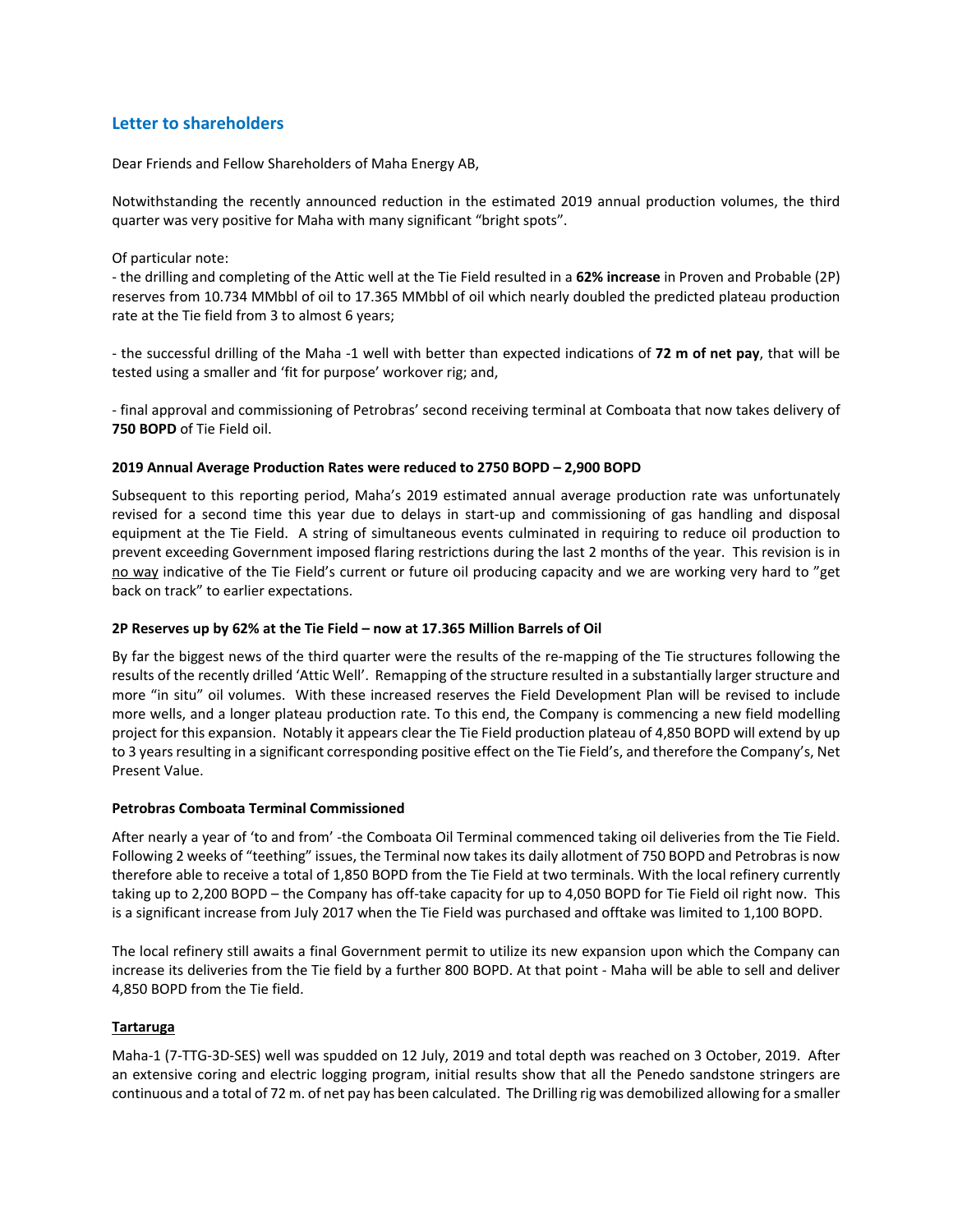workover rig ("test rig") to be mobilized. This test rig is expected at the Tartaruga site towards the end of November, after which the Maha‐1 well will be extensively tested over a period of up to 90 days. While the test rig is at the Tartaruga site, the 107D horizontal well will finally be cleaned out and tested properly. At the moment, the plan is to test 107D before commencing testing of the Maha‐1 well.

As is apparent, there is a lot going on and much to be excited about. The increase in 2P reserves at the Tie field is significant to the fundamental value of the Company. The facility improvement investments already made and the newly extended Tie Field production plateau secures long term positive cash flow for the Company. The testing of new Penedo sands at Tartaruga are, if positive, a gateway to continued solid organic growth!

I continue to be grateful to all Maha employees for their hard work and dedication that has made all this possible.

"Jonas Lindvall" Managing Director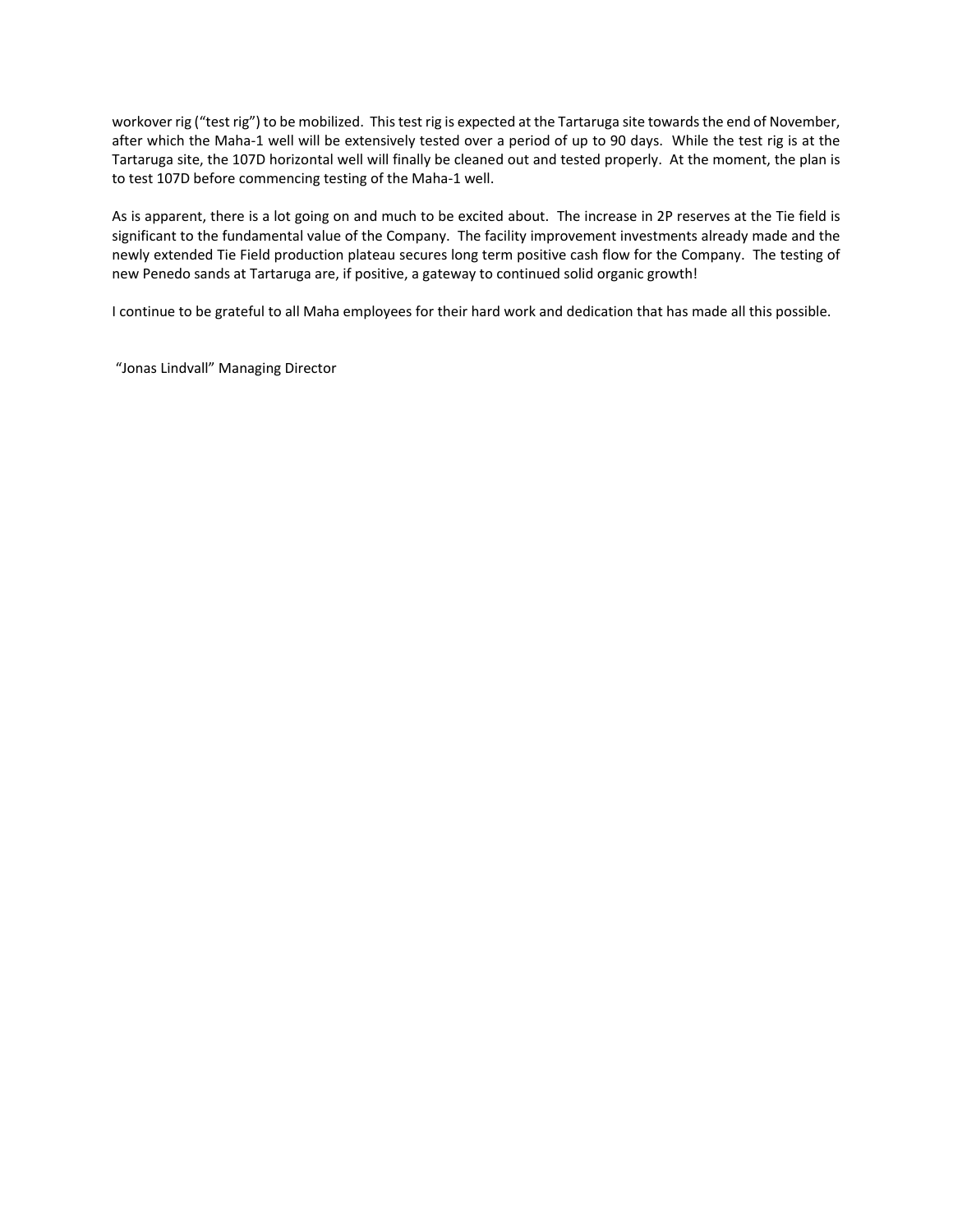# **Financial Report for the Third Quarter and Nine months ended September 30, 2019**

### **OPERATIONAL AND FINANCIAL REVIEW**

### **Strategy**

The Company's business activities include the exploration for and development and production of hydrocarbons. The Company's core expertise is in primary, secondary and enhanced oil and gas recovery technologies and, as such, its business strategy is to target and develop underperforming hydrocarbon assets. By focusing on assets with proven hydrocarbon presence and applying modern and tailored technology solutions to recover the hydrocarbons in place, the Company's primary risk is not uncertainty in reservoir content but in the fluid extraction.

### **Assets**

| Country       | <b>Concession</b><br>name | <b>Maha Working</b><br>Interest (%) | <b>Status</b>  | Area (acres) | BOEPD $(2)$              | <b>Partner</b>  |
|---------------|---------------------------|-------------------------------------|----------------|--------------|--------------------------|-----------------|
| <b>USA</b>    | <b>LAK Ranch</b>          | 99%                                 | Pre-Production | 6,475        | 31                       | SEC (1%)        |
| <b>Brazil</b> | Tartaruga                 | 75%                                 | Producing      | 13,201       | 391                      | Petrobras (25%) |
| <b>Brazil</b> | Tie (REC-T 155)           | 100%                                | Producing      | 1,511        | 3,171                    |                 |
| Brazil        | <b>REC-T 155</b>          | 100%                                | Exploration    | 4,276        |                          |                 |
| <b>Brazil</b> | <b>REC-T129</b>           | 100%                                | Exploration    | 7,241        | $\overline{\phantom{a}}$ |                 |
| <b>Brazil</b> | <b>REC-T 142</b>          | 100%                                | Exploration    | 6,856        | $\overline{\phantom{a}}$ |                 |
| <b>Brazil</b> | <b>REC-T 224</b>          | 100%                                | Exploration    | 7,192        | $\overline{\phantom{a}}$ |                 |
| <b>Brazil</b> | <b>REC-T 117</b>          | 100%                                | Exploration    | 6,795        | $\overline{\phantom{a}}$ |                 |
| Brazil        | <b>REC-T118</b>           | 100%                                | Exploration    | 7,734        | $\overline{\phantom{0}}$ |                 |

### *BRAZIL*

l

# **Tie Field (Reconcavo Basin)**

Maha owns and operate, through a wholly-owned subsidiary, 100% working interests in six onshore concession agreements located in the Reconcavo Basin of Brazil, including the oil producing Tie field. The Tie field and the six concessions are located in the state of Bahia, onshore Brazil. The six concessions are in varying stages of exploration and development. A total of 8 wells had been drilled and 212 km<sup>2</sup> of 3D seismic had been acquired by the previous Operator over the 41,606 total acres.

### *GTE‐3 (oil producer)*

During the third quarter of 2018, the GTE‐3 well was recompleted with a newly acquired jet pump immediately adding about 900 BOPD to the Tie Field production. Due to a stuck pressure plug in the short string, GTE‐3 was comingled from both the Agua Grande (AG) and Sergi zones. Work to convert the GTE‐3 well from a single comingled well to a separate dual completion was completed in July 2019 and during the quarter work continued to clean up and restore production on GTE-3. GTE-3 can now be produced individually from both the AG and Sergi zones.

 $^2$  As per the current quarter reported net production volumes. 1BBL = 6000SCF of gas. Approximately 93% of Maha's oil equivalent production is crude oil.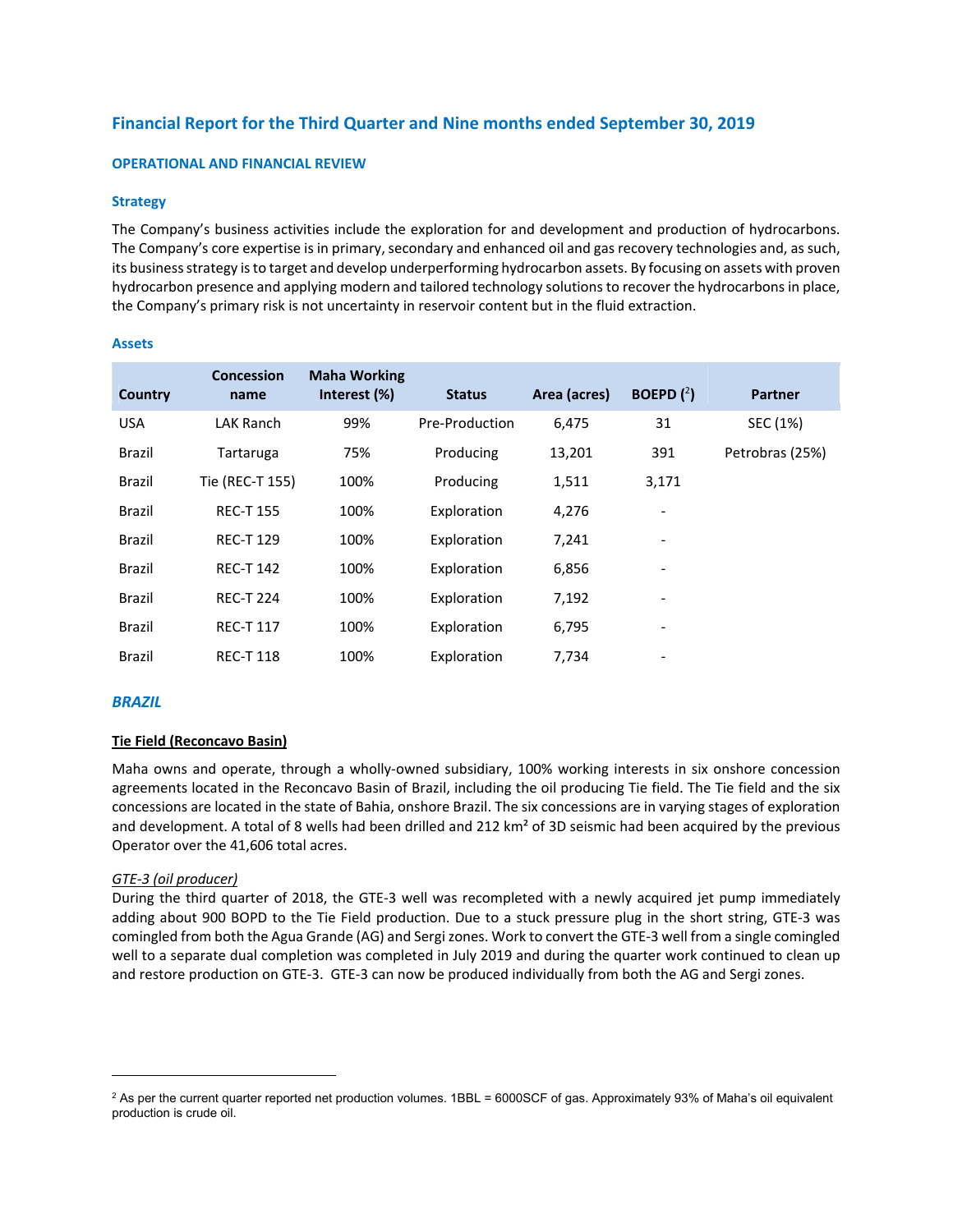# *GTE‐4 (oil producer)*

GTE‐4 continued to free flow during the quarter. During the month of October, and as expected, the GTE‐4 Sergi formation (long string) temporarily stopped free-flowing which led the Company to commence far gone plans to reconfigure GTE‐4 to install a downhole jet pump artificial lift system, as and when operations permit. This was not unexpected, for which in anticipation of this, the Company had already installed the surface jet pumping equipment at the well site. Planning operations have now commenced to workover GTE‐4 and install the downhole pump at the Sergi formation.

# *7‐Tie‐1DP‐BA (Attic Well)*

On February 18, 2019 Maha spudded its first development well to boost production at the Tie Field. The primary objective of this well was to dually complete the AG and Sergi zones at a structurally higher position to the already free flowing GTE‐4 well. A secondary objective was to penetrate and evaluate the slightly deeper Boipeba sandstone reservoir. However, poor reservoir development of the Boipeba formation resulted in no hydrocarbon presence at this location. Following the initial single completion, the well was recompleted using a dual 2‐3/8" tubing completion with initial free flowing tests from the Sergi and AG formations of 985 BOPD (1,088 BOEPD) and 1,726 BOPD (1,844 BOEPD) respectively with neither zone producing any noticeable water amount. During these tests the AG production had to be choked back (restricted) due to surface equipment limitations, suggesting potential higher production rates. The well was hooked up in June and is currently producing from both zones.

# *Production Facilities*

The production facilities at the Tie Field were upgraded from its original 2,000 BOPD handling capacity to about 5,000 BOPD. As the Tie Field is not connected to a pipeline system, all oil is exported by trucks. The associated gas is separated and sold locally.

Average production from the Tie Field during the current quarter was 3,171 BOEPD (2,889 BOPD and 1,693 MSCFPD of gas).

As disclosed on November 11, production at the Tie Field is currently being restricted due to delays in the group separator commissioning, delays in commissioning of Gas-to-Wire generators, higher associated gas from lower water injection volumes and expiring flaring dispensations. Production volumes are expected to increase as: i) more Gas-to-Wire generators are connected to the grid; ii) water injection volumes increases; and iii) the group separator is fully functioning.

# **Tartaruga Field**

Maha has a 75% working interest in the Tartaruga development block, located in the Sergipe Alagoas Basin onshore Brazil. The Tartaruga Field is located in the northern half of the 13,201 acre (53.4 km<sup>2</sup>) Tartaruga Block and produces light (41° API) oil from the Penedo sandstone reservoir. The Penedo sandstone consists of 27 separate stacked sandstone stringers, having all been electrically logged and are believed to contain oil, and of which only 2 of the 27 have been produced (Penedo 1 and Penedo 6).

Starting in 2018, the Company commenced a significant work program which included the re‐entry, perforation, stimulation and recompletion of the 7TTG producing well along with the re-entry and horizontal sidetrack drilling of the 107D well. As stated in prior reports, the multiple stacked Penedo sandstone are believed to respond well to horizontal drilling and hydraulic stimulation. To that end, work planned for Tartaruga included both hydraulic stimulation of the existing 7TTG well and the horizontal side‐tracking of the 107D well. In both cases, the highly productive Penedo 1 sandstone was targeted. In the 7TTG well, Penedo 1 sandstone had never been produced and was considered 'pay‐behind‐pipe'.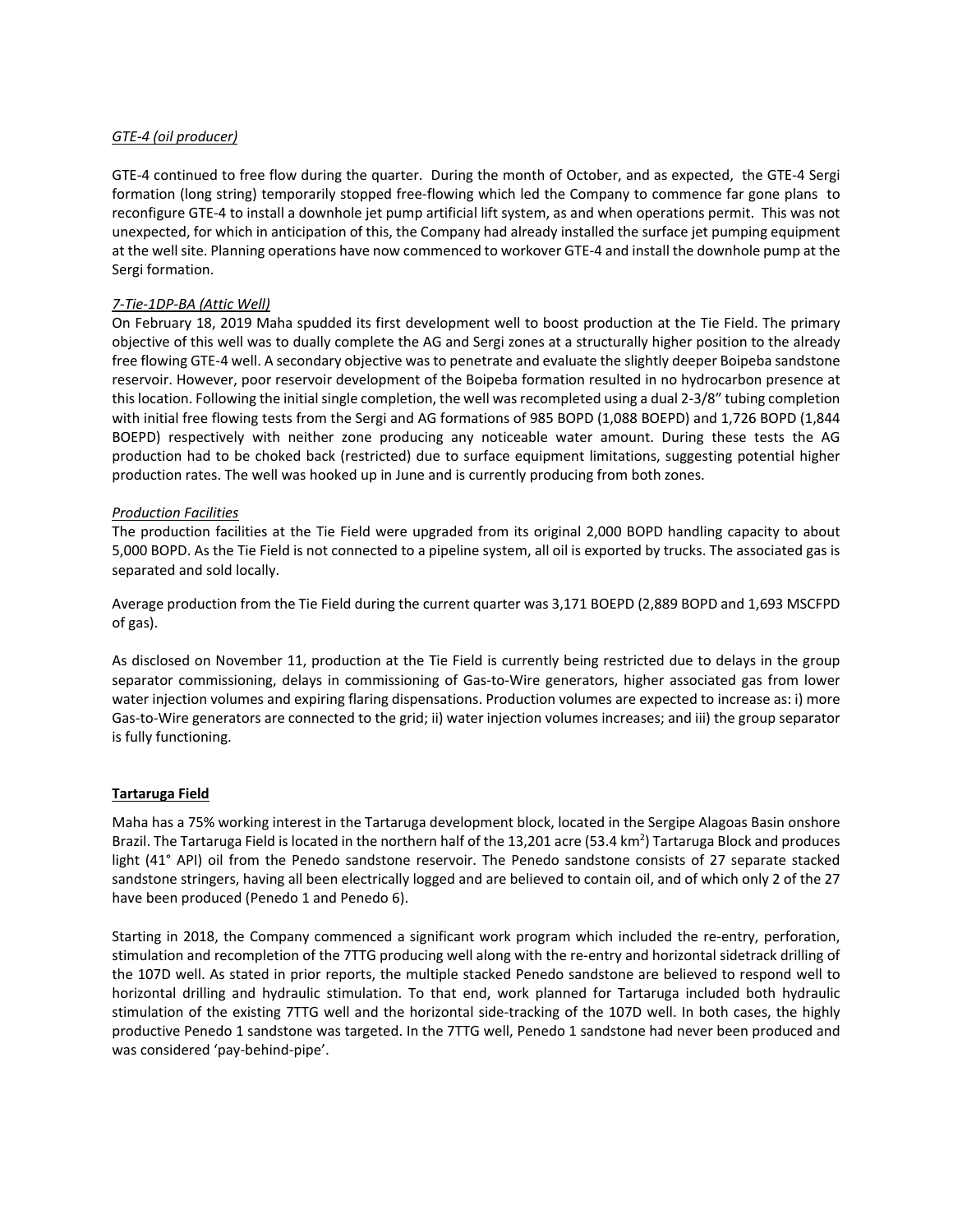### *7TTG Well*

The workover to recomplete the 7TTG well with larger tubing and a dedicated jet pump was completed in 2019 perforating the P1 and P4 sandstones, with the P1 zone stimulated. Subsequent clean‐up operations have yielded a stabilized production rate of 750 BOPD (gross) from the P1 zone only. The well is currently on production.

### *107D Sidetrack*

In early 2019, drilling of the 107D horizontal sidetrack was completed with a 500 m long horizontal hole in the Penedo‐1 sandstone penetrating 312 m. of very good to excellent oil and gas shows. These results are important because they prove up horizontal continuity of the Penedo sandstone stringers and the applicability of horizontal drilling technology in the Tartaruga Field. The liner has now been perforated using a coiled tubing unit with immediate indications of hydrocarbons observed. Subsequent well clean up and testing operations resulted in a continuous free flow of approximately 80 BOPD, 50 BWPD and 33 MSCFPD over a test period of seven days. Due to excessive emulsion problems (of the produced fluid) and surface handling constraints (insufficient tank volumes and heater treater limitations) the well test was stopped before the well was completely cleaned up. The fact that the well flowed unassisted to surface whilst still unloading large volumes of completion brine and drilling fluids is very encouraging. The well will be re-entered, completed and flow-tested, towards the end of 2019.

### *Maha‐1 (7‐TTG‐3D‐SES) Delineation (new) Well*

On July 12, 2019 the Company spudded Maha‐1 and Total Depth (TD) was reached on 3 October, 2019. The well was cased and cemented and the rig released in mid-October. Because of space limitations at the Tartaruga location, a smaller rig will be brought in to assist in well testing operations. Maha-1 will undergo extensive well tests to evaluate previously untested Penedos sandstone stringers. Following testing operations, the Maha‐1 well will be completed and placed on production.

### *Production Facilities*

Current handling facilities at Tartaruga Field allow for approximately 500 – 800 BOPD of processing and handling with storage limited at 1,350 barrels of oil. Current oil production is limited by associated gas flare limitations, and plant handling capacity. Currently, crude export is via oil trucks as the facility is not linked to a pipeline system. The production test results from the 107D Sidetrack and the Maha‐1 well will dictate upgrade requirements for the production handling facilities at the Tartaruga Field. During the second half of 2019, facilities upgrade work began to handle up to 2,500 BOPD and 500 MSCFPD of associated gas. Environmental licenses have already been obtained for the implementation of a Gas-to Wire project that will handle the excess gas. for this upgrade. The facilities upgrades are expected to be completed during the second quarter of 2020. However, the plan is to incrementally increase production as capacity is brought on line. It is not anticipated that there will be any significant production stoppages during the upgrade work. The Tartaruga facilities have not been shut in during the drilling activities of the Maha‐1 (7‐TTG‐3D) well.

Average net production from the Tartaruga Field during the current quarter was 391 BOPD

# *USA*

The Company owns and operates a 99% working interest in the LAK Ranch oil field, located on the eastern edge of the multi‐billion barrel Powder River Basin in Wyoming, USA.

The crude oil density produced from the LAK area is 19° API. Since the purchase of this field in 2013, the Company has been evaluating different oil recovery mechanisms and is currently working towards a staged full field development using a hot water injection scheme. Multiple attempts have been made on the field since its discovery in the 1960's, including cyclic steam, steam assisted gravity drainage and solvent injection. Maha has determined through drilling results, core analysis, and computer aided modelling, core tests and field pilot tests that a simple water flood using hot water produces the best economic results. As at 30 September 2019, the LAK Ranch asset is still considered to be in the pre‐production stage and is currently undergoing delineation and pre‐development work. As such royalties and operating costs, net of revenues, since the commencement of operations have been capitalized as part of exploration and evaluation costs.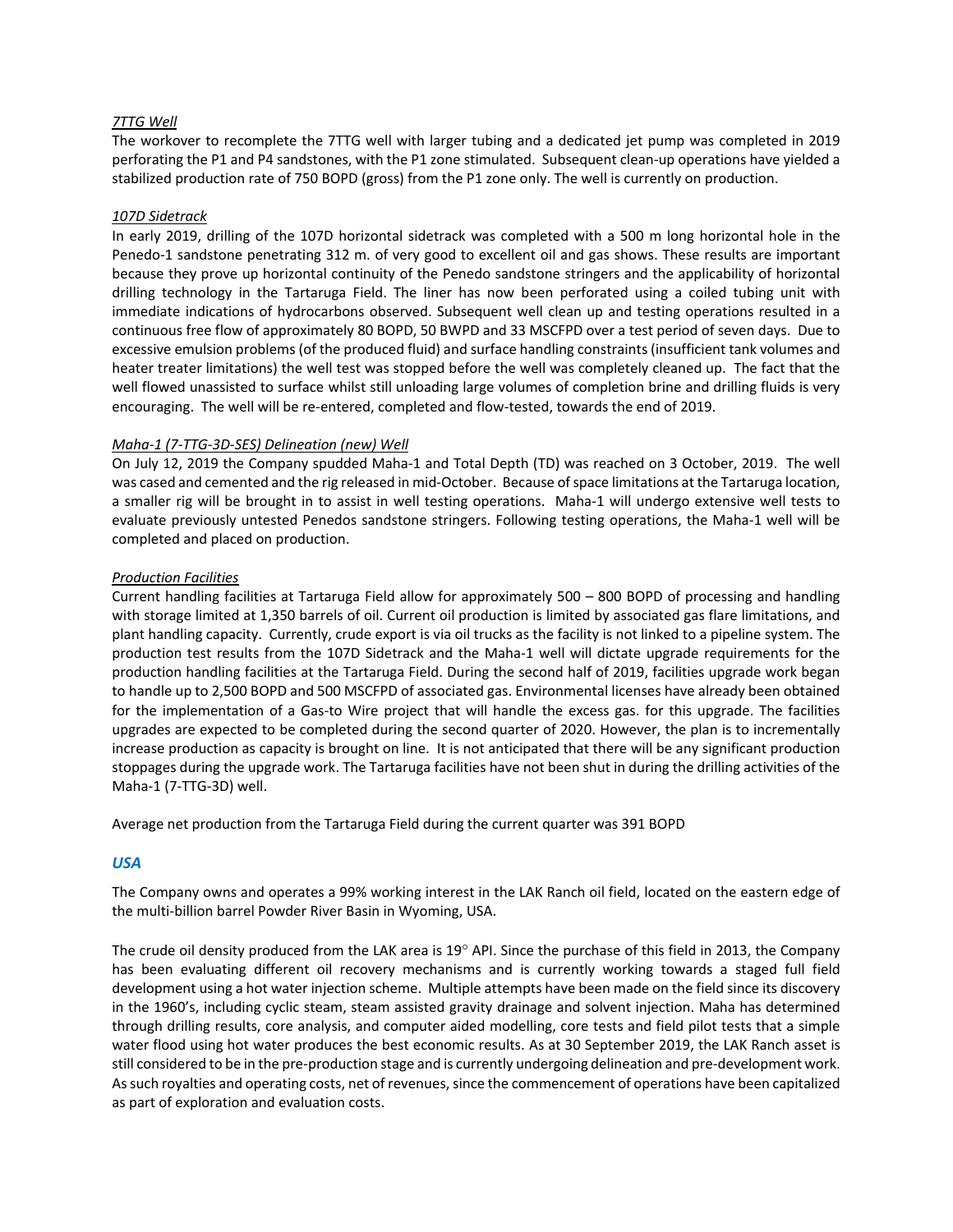### *Phase 3 of Development Plan*

The Phase 3 production and injection wells were completed during the latter part of 2018. Tie‐ins and commissioning work was completed during the first half of 2019 and since then the Company is monitoring the effect of the combined injection and production operations of Phase 3. No further work will be undertaken at LAK until the results of the Phase 3 development program have been analyzed, which is expected to be completed by the end of this year.

During the third quarter of 2019, the Company generated incidental revenue from LAK Ranch of TUSD 121, on average sales volumes of 31 bopd.

### **Production**

|                                        |         |         | <b>Nine</b>   | <b>Nine</b>   |                  |
|----------------------------------------|---------|---------|---------------|---------------|------------------|
|                                        |         |         | <b>Months</b> | <b>Months</b> | <b>Full Year</b> |
|                                        | Q3 2019 | Q3 2018 | 2019          | 2018          | 2018             |
| Delivered Oil (Barrels) <sup>3</sup>   | 304,585 | 135,714 | 761,701       | 398,301       | 609,087          |
| Delivered Gas (MSCF)                   | 155,753 | 49.853  | 349,785       | 206,072       | 296,189          |
| Delivered Oil & Gas (BOE) <sup>4</sup> | 330,544 | 144,023 | 819,999       | 432,647       | 658,452          |
| Daily Volume (BOEPD)                   | 3.593   | 1,565   | 3,004         | 1,585         | 1,804            |

Production volumes shown are net working interest volumes before government, gross overriding and freehold royalties. Approximately 92% of Maha's oil equivalent production is crude oil.

Average daily production volumes increased by 130% and 90% for Q3 and the nine months ended September 2019, respectively, versus the comparative 2018 periods. This increase is mainly attributed to the production from the new Attic well in the Tie field and the workovers of the GTE‐3 and 7TTG wells. Production volumes also increased as Maha managed to secure additional deliveries to both the gas and oil customers for the Tie Field production. During Q3 2018, Tartaruga Field production was mostly shut in during the 107D drilling activities.

### **Revenue**

 $\overline{a}$ 

|                                                      |         |         | <b>Nine</b>   | <b>Nine</b>   |                  |
|------------------------------------------------------|---------|---------|---------------|---------------|------------------|
|                                                      |         |         | <b>Months</b> | <b>Months</b> | <b>Full Year</b> |
| (TUSD, unless otherwise noted)                       | Q3 2019 | Q3 2018 | 2019          | 2018          | 2018             |
| Oil and Gas revenue                                  | 16,068  | 9.049   | 41.917        | 25.537        | 38,132           |
| Sales volume (BOE)                                   | 314.491 | 141.946 | 785,313       | 429.484       | 647,607          |
| Oil realized price (USD/bbl)                         | 54.93   | 67.68   | 57.00         | 64.35         | 63.18            |
| Gas realized price (USD/MSCF)                        | 1.14    | 0.87    | 1.25          | 1.00          | 1.17             |
| Oil Equivalent realized price (USD/Boe) <sup>5</sup> | 50.96   | 63.75   | 53.32         | 59.46         | 58.88            |
| Reference price - Average Brent (USD/bbl)            | 61.93   | 75.07   | 64.67         | 71.53         | 71.06            |

Revenue for Q3 and the nine months ended 30 September 2019 amounted to TUSD 16,068 (2018: TUSD 9,049) and TUSD 41,917 (2018: TUSD 25,537), respectively. Total revenue increased 78% in Q3 2019 versus the comparative period due to 122% increase in sales volumes offset by 19% lower oil realized prices. Revenue for the nine months ended September 2019 was 64% higher against the comparative period due to 83% higher sales volumes while total realized price was lower by 10%. Lower realized prices are in line with the fluctuations in the Brent oil marker during the related periods. Higher sales volume in the current quarter are a result of higher production volumes in the Tie Field and Tartaruga Field oil sales following two months of inventory built up.

<sup>3</sup> Includes LAK Ranch Oil delivered during the period

<sup>4</sup> BOE is Barrels of Oil Equivalent and takes into account gas delivered and sold. 1 bbl = 6,000 SCF of gas

<sup>5</sup> Equivalent realized price calculation excludes other revenue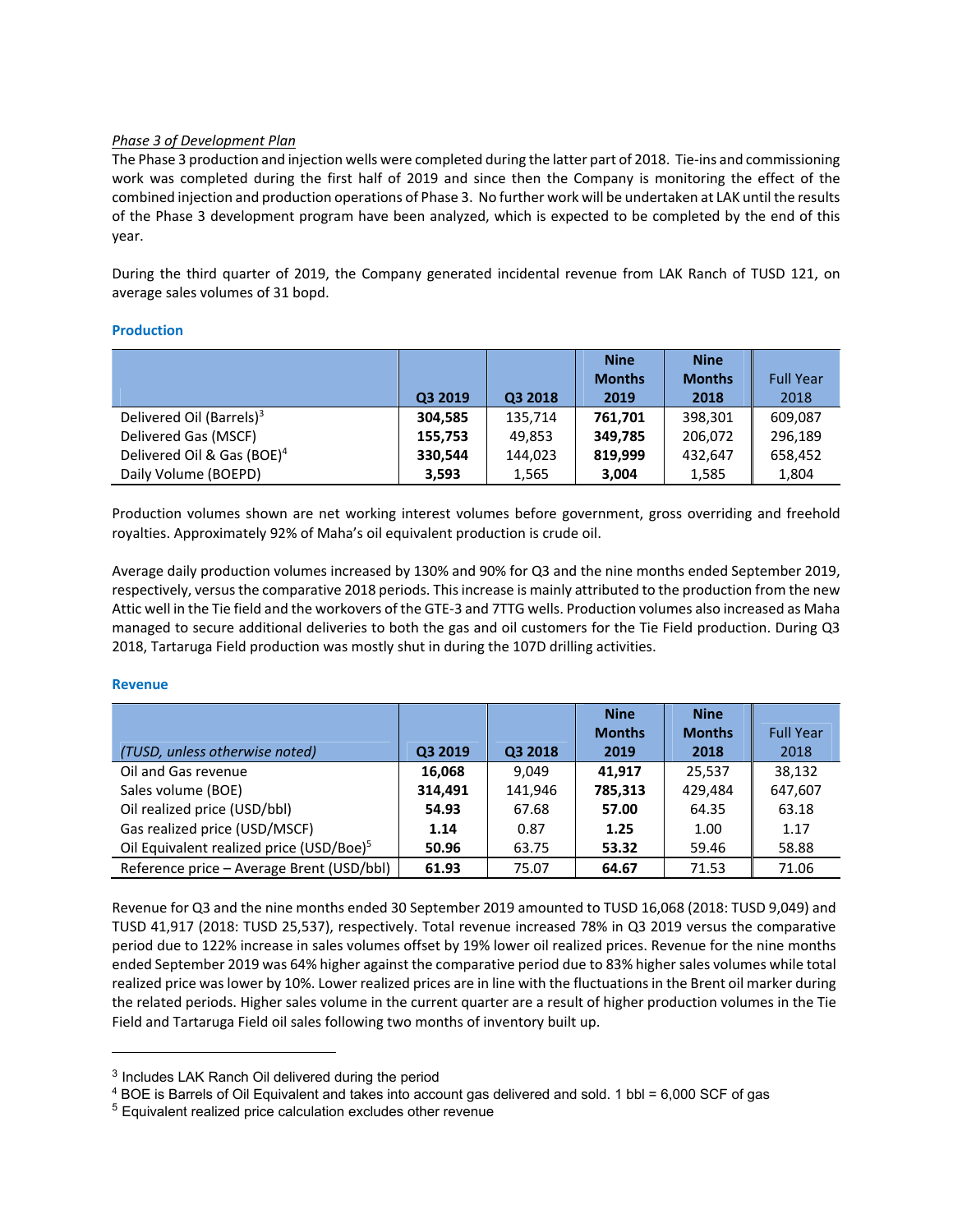Other revenue in relation to gas sales contract take‐or‐pay obligations are excluded from realized price calculation but included in the per BOE netback. LAK Ranch production volumes are excluded from sold volumes as this field is still in pre‐production stage. More revenue information can be found in Note 4 to the Consolidated Financial Statements.

Crude oil realized prices are based on Brent price less/plus current contractual discounts/premiums as follows:

### *Tie Field crude oil*

Crude oil from the Tie Field is sold to Petrobras and a nearby refinery. For crude oil sold to the refinery, the current discount is USD 8/BBL. Effective April 1, 2019 and for the following twelve months, crude oil from the Tie Field to Petrobras' Carmo station is sold at a discount to Brent oil price of USD 6.09/Bbl plus an additional 3.52% discount on the resulting net price. During the quarter, additional oil delivery capacity was obtained through Petrobras' Camboata station which is sold at a discount to Brent oil price of \$10.49/Bbl for the first 22,680 delivered barrels, and \$6.09 thereafter.

### *Tartaruga Field crude oil*

Crude oil from the Tartaruga Field is entirely sold to Petrobras. During the first half of 2019, crude oil from the Tartaruga Field was sold at a premium to Brent of USD 0.41/BBL. Effective July 1, 2019 and for the following twelve months, it will be sold at a premium of USD 0.16/BBL

### **Royalties**

|                                |         |         | <b>Nine</b>   | <b>Nine</b>   |                  |
|--------------------------------|---------|---------|---------------|---------------|------------------|
|                                |         |         | <b>Months</b> | <b>Months</b> | <b>Full Year</b> |
| (TUSD, unless otherwise noted) | Q3 2019 | Q3 2018 | 2019          | 2018          | 2018             |
| Rovalties                      | 2.130   | 1.052   | 5.509         | 3,181         | 4,805            |
| Per unit (USD/BOE)             | 6.77    | 7.41    | 7.01          | 7.41          | 7.42             |
| Royalties as a % of revenue    | 13.3%   | 11.6%   | 13.1%         | 12.5%         | 12.6%            |

Royalties are settled in cash and based on realized prices before discounts. Royalty expense increased for Q3 and the nine months of 2019, respectively, as compared to the comparative periods being consistent with the higher revenue for the same periods. Royalty expense as a percentage of revenues was slightly higher in Q3 2019 than the comparative period due to higher royalty‐rate Tartaruga Field oil sales during 2019. During Q3 2018, Tartaruga Field production was shut in for the majority of the period.

### **Production expenses**

|                                  |         |         | <b>Nine</b>   | <b>Nine</b>   |                  |
|----------------------------------|---------|---------|---------------|---------------|------------------|
|                                  |         |         | <b>Months</b> | <b>Months</b> | <b>Full Year</b> |
| (TUSD, unless otherwise noted)   | Q3 2019 | Q3 2018 | 2019          | 2018          | 2018             |
| <b>Production costs</b>          | 1,436   | 1,261   | 3,542         | 4,236         | 5,468            |
| Transportation costs             | 485     | 183     | 1,152         | 639           | 942              |
| <b>Total Production expenses</b> | 1.921   | 1,444   | 4,694         | 4,875         | 6,410            |
| Per unit (USD/BOE)               | 6.10    | 10.17   | 5.98          | 11.35         | 9.89             |

Production expenses increased by 33% for Q3 2019 and amounted to TUSD 1,921 as compared to TUSD 1,444 for Q3 2018 as a result of higher sales volumes of 122% over the same period. On a per BOE (or unit) basis, production expense decreased by 40% for Q3 2019 and was USD 6.10 per BOE as compared to USD 10.17 per BOE for Q3 2018. Excluding transportation, the majority of production costs are fixed explaining the lower production costs on a per BOE basis as production volumes increases.

For the nine months ended September 2019 production expense was slightly lower the comparative period despite significantly higher sales volumes by 83%, as a result of operating efficiencies following facilities upgrades. On a per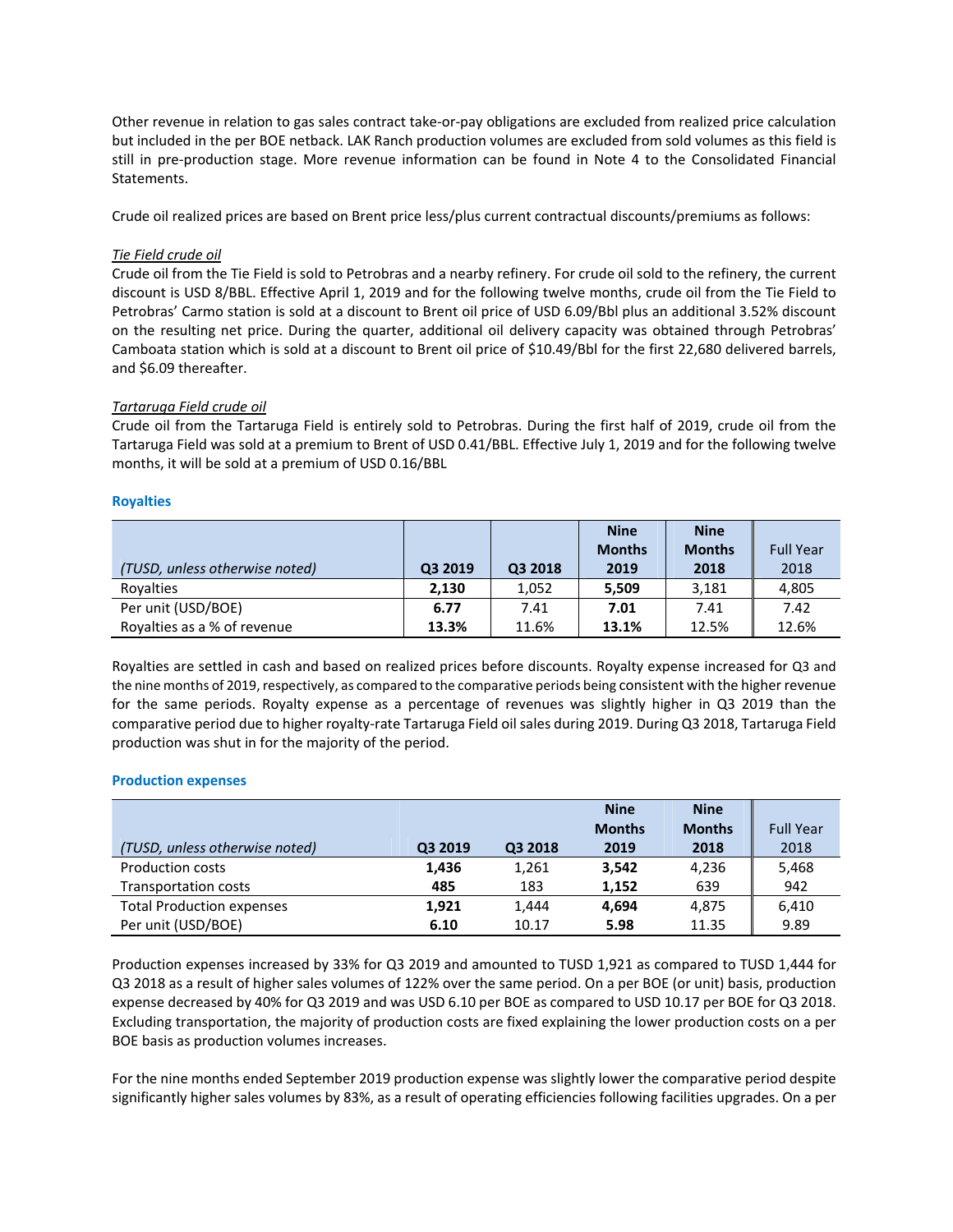BOE basis, costs were lower by 47%, as a result of higher sales volumes for the nine months of 2019 as compared to nine months of 2018.

### **Operating netback**

|                                |         |         | <b>Nine</b>   | <b>Nine</b>   |                  |
|--------------------------------|---------|---------|---------------|---------------|------------------|
|                                |         |         | <b>Months</b> | <b>Months</b> | <b>Full Year</b> |
| (TUSD, unless otherwise noted) | Q3 2019 | Q3 2018 | 2019          | 2018          | 2018             |
| <b>Operating Netback</b>       | 12.017  | 6.553   | 31.714        | 17.481        | 26.917           |
| Netback (USD/BOE)              | 38.22   | 46.17   | 40.38         | 40.70         | 41.57            |

Operating netback is calculated as revenue less royalties and production expenses and is a metric used in the oil and gas industry to compare performance internally and with peers. Operating netback on a dollar basis for Q3 2019 and the nine months of 2019 was 83% and 81% higher, respectively, against the comparative periods as a result of overall increase in sales volumes despite lower realized prices in the 2019 periods. This is observed on a per BOE basis, where operating netback decreased 17% versus comparable quarter but remained practically even for the 9 month period, reflecting improving per unit costs.

LAK Ranch is still in pre-production stage therefore royalties and operating costs, net of revenues, are being capitalized as part of exploration and evaluation costs and is not included in the Company's netback.

# **General and Administration ("G&A")**

|                                |         |         | <b>Nine</b>   | <b>Nine</b>   |                  |
|--------------------------------|---------|---------|---------------|---------------|------------------|
|                                |         |         | <b>Months</b> | <b>Months</b> | <b>Full Year</b> |
| (TUSD, unless otherwise noted) | Q3 2019 | Q3 2018 | 2019          | 2018          | 2018             |
| G&A                            | 1,268   | 1,108   | 4.052         | 3,323         | 4,222            |
| G&A (USD/BOE)                  | 4.03    | 7.80    | 5.16          | 7.74          | 6.52             |

G&A expenses amounted to TUSD 1,268 for Q3 2019 which is 14% higher than the comparative period due to severance costs of a former member of management and additional fees incurred during the quarter for the corporate reorganization of entities within the Maha group. On a per BOE basis, G&A expenses decreased by 48% due to higher sales volumes in the current quarter as compared to Q3 2018.

G&A expense amount to TUSD 4,052 for the nine months 2019 and is higher by 22% as compared to the same period in 2018. Higher year‐to‐date G&A expenses other than for the above‐mentioned, relate to a one‐time bonus payment to staff during the second quarter. On a per BOE basis, G&A expenses are lower by 33% than the comparative period. G&A amounts are presented net, following allocation of certain costs into production expense and property, plant and equipment based on capital activity levels.

### **Depletion, depreciation and amortization ("DD&A")**

|                                |         |         | <b>Nine</b>   | <b>Nine</b>   |                  |
|--------------------------------|---------|---------|---------------|---------------|------------------|
|                                |         |         | <b>Months</b> | <b>Months</b> | <b>Full Year</b> |
| (TUSD, unless otherwise noted) | Q3 2019 | Q3 2018 | 2019          | 2018          | 2018             |
| DD&A                           | 1.534   | 743     | 4.289         | 2,331         | 3.762            |
| DD&A (USD/boe)                 | 4.88    | 5.23    | 5.46          | 5.43          | 5.81             |

The depletion rate is calculated on proved and probable oil and natural gas reserves, taking into account the future development costs to produce the reserves. Depletion expense is computed on a unit-of-production basis. The depletion rate will fluctuate on each re-measurement period based on the capital spending and reserves additions for the period.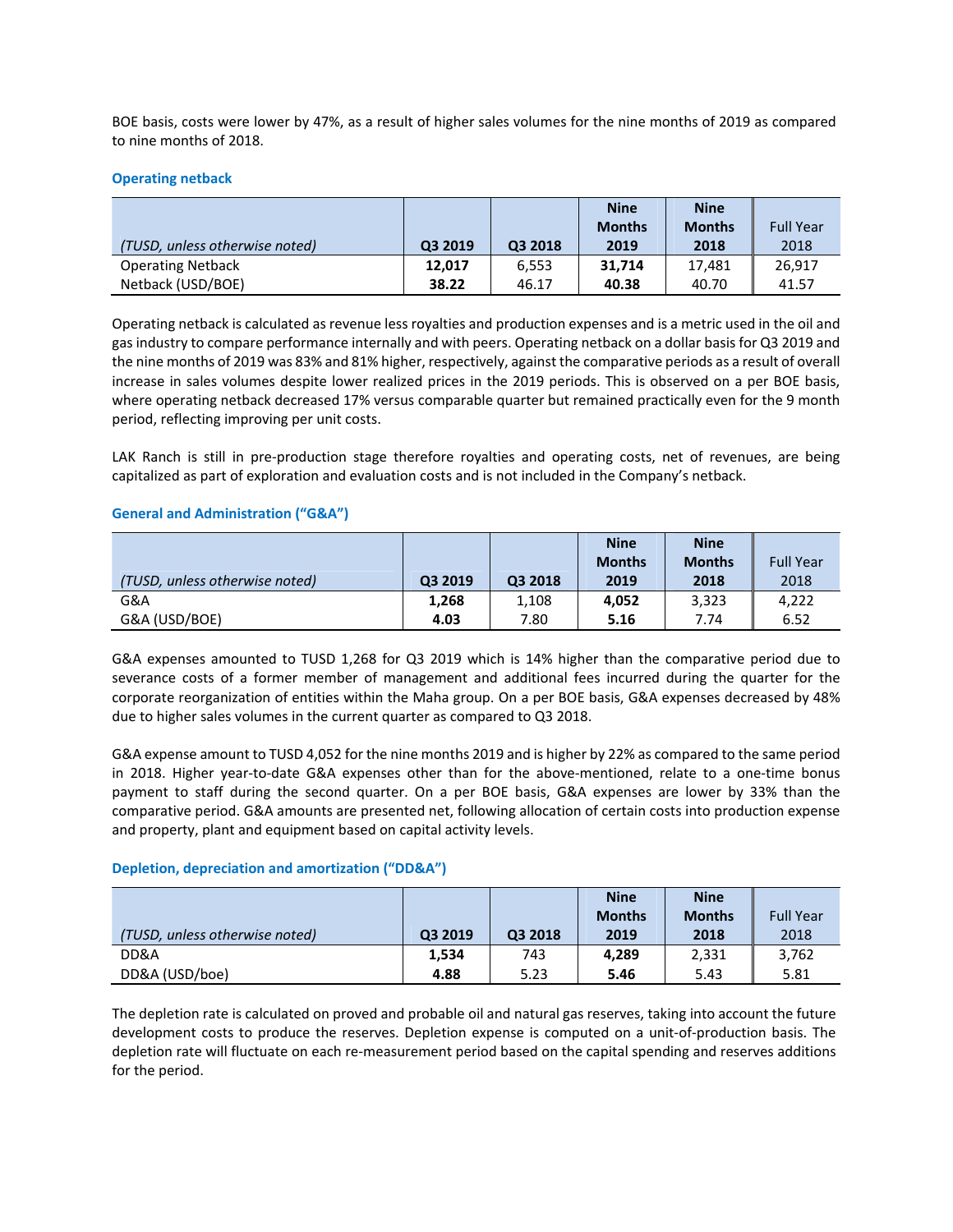The higher depletion expense for the current quarter is consistent with the higher sales volumes. On a per BOE basis, depletion per boe has decreased as compared to the comparative period due to the added reserves in the Tie Field during the Q3 2019. For the nine months of 2019 depletion expense on a per BOE basis is consistent with the comparative period. DD&A expense also includes depreciation expense for other equipment and right-of-use assets; however, implementation of IFRS 16 did not have a material impact on the DD&A expense and therefore the comparative periods have not been restated to include the impact of the implementation of IFRS 16.

### **Foreign currency exchange gain or loss**

The net foreign currency exchange gain for the current quarter amounted to TUSD 176 (Q3 2018: TUSD 79 loss) and for the nine months of 2019 amounted to gain of TUSD 82 (2019: TUSD 18 gain). Foreign exchange movements occur on settlement of transactions denominated in foreign currencies and the revaluation of working capital to the prevailing exchange rate at the balance sheet date where those monetary assets and liabilities are held in currencies other than the functional currencies of the Company's reporting entities.

### **Net finance costs**

Net finance items for the current quarter amounted to TUSD 1,264 (Q3 2018: TUSD 1,079) and for the nine months of 2019 amounted to TUSD 3,380 (2019: TUSD 3,536) and are detailed in Note 5. The implementation of IFRS 16 did not have a material impact on the net finance costs.

### **Income Taxes**

Current tax expense in the quarter was TUSD 850 as compared to TUSD 278 in the comparative period due to the increased taxable income for the current quarter. Current tax expense for the nine months of 2019 was TUSD 1,766 as compared to TUSD 691 for the same period last year.

Deferred tax expense in the quarter was TUSD 334 as compared to nil in the comparative period and for the nine months of 2019 was TUSD 899 as compared to nil for the same period prior year. The deferred tax expense in the quarter is a result of the unwinding of the deferred tax asset related to estimated tax deductible temporary differences and tax loss carry‐forwards.

### **Liquidity and capital resources**

As at 30 September 2019, the Company had current assets of \$30.6 million comprised primarily of cash and cash equivalents, restricted cash, accounts receivable and prepaid expenses and inventory. The Company had current liabilities of \$12.5 million resulting in net working capital of \$18.1 million (31 December 2018: \$19.3 million).

### **Financial Risks**

The Company is in the oil exploration and development business and is exposed to a number of risks and uncertainties inherent to the oil industry. This activity is capital intensive at all stages and subject to fluctuations in oil prices, market sentiment, currencies, inflation and other risks. The Company has cash in hand and expects to generate cash flow from operations to fund its development, operating and financing activities. Material increases or decreases in the Company's liquidity may be substantially determined by the success or failure of its development activities, as well as its continued ability to raise capital or debt.

A detailed analysis of the Company's strategic, operational, financial and external risks and mitigation of those risks through risk management is described in Maha Energy's 2018 Annual Report and updated in Note 12.

### **Legal matters**

Following the Tie Field Acquisition effective July 1, 2017, the Company inherited, through the acquisition of Gran Tierra Energy Brazil Ltda., a number of disclosed pre-existing legal matters concerning labor, regulatory and operations. Since taking over operations a number of new similar ordinary course legal matters have arisen. All of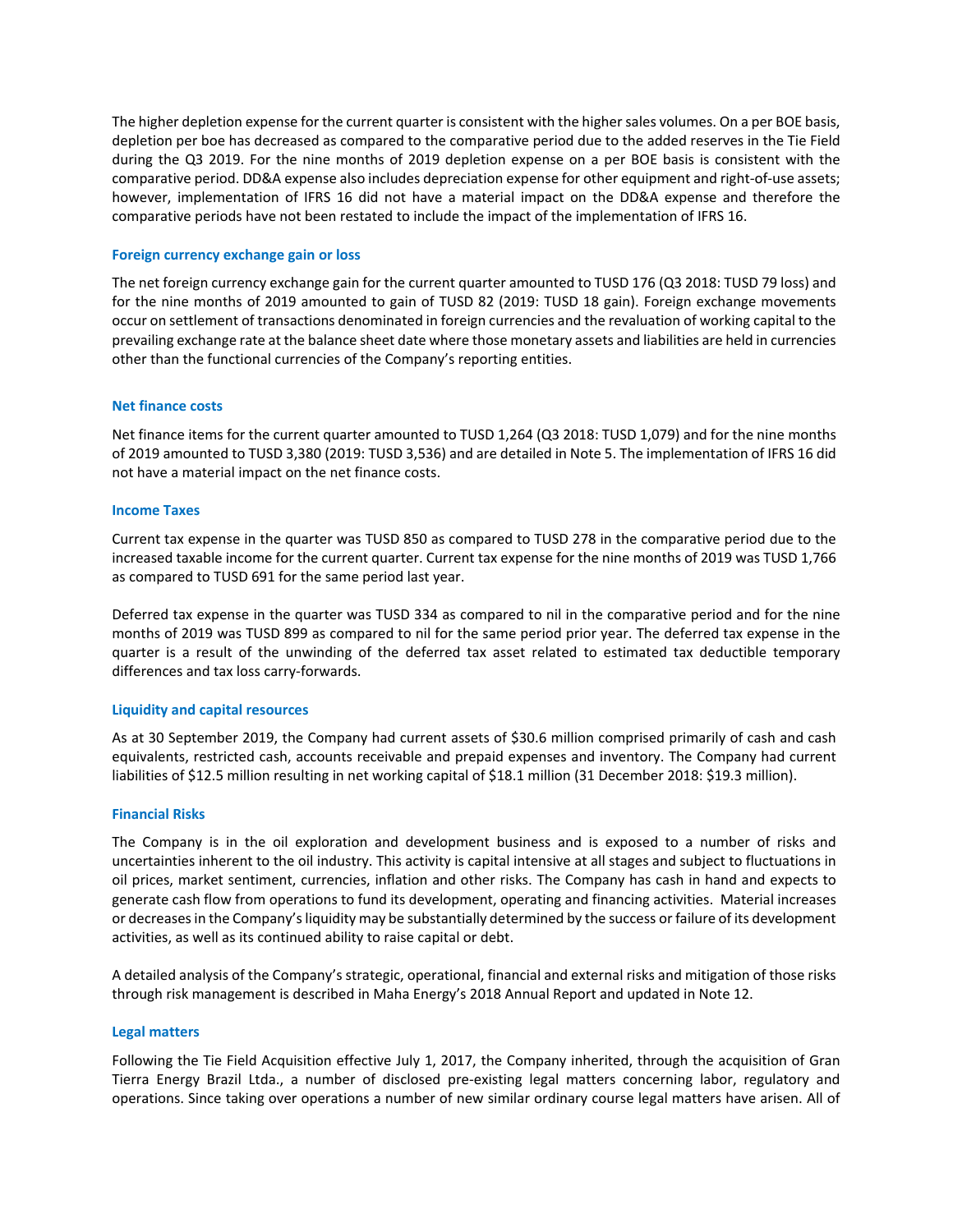these are considered routine, non‐material and consistent with doing business in Brazil. Provisions for lawsuits have, in consultation with the Company's Brazilian legal counsel, been recorded under accrued liabilities and provisions.

### **Health, Safety and the Environmental ("HSE")**

At Maha, HSE is a key component of its management systems. Maha Energy strives to provide a safe and healthy work environment for all employees, contractors and suppliers. This means the safety of life, limb, environment and property always comes first. The Company actively monitors all operational sites and proactively encourages everyone to be mindful of all the Company's HSE Values. This is achieved through education, enforcement and reporting. Everyone working or visiting our sites have the right to stop work at any time to prevent potential HSE incidents occurring. Maha's HSE Values set the tone for how we approach each other and the environment.

Additional information on environmental, decommissioning and abandonment obligations in relation to oil and gas assets is presented in Note 9 to the Consolidated Financial Statements.

### **Corporate Governance and Sustainability**

Part of contributing to society and being a good global citizen must entail doing 'what is right', in addition to adhering to laws and regulations. One of the ways we ensure sustainability is to maximize recovery from existing energy sources and in order to do so effectively it is important to minimize scope changes. If we can prevent costly and impactful changes in development plans, we contribute to sustainability. Another way to contribute to a sustainable planet, is to ensure all resources are used. We therefore recycle produced water at our LAK Ranch facility which not only reduces having to find water from another source, but also reduces waste water treatment requirements. In Brazil, we are reducing the release of natural gas by using the waste gas from oil production to generate electricity.

Maha does not tolerate any form of corrupt practices and has in place Corporate Governance Policies that clearly define how we must conduct business. The best way to prevent corruption is through transparency ‐ one of our core values. The Company has established a Code of Business Conduct and Anti‐Corruption policies for all its employees, contractors and workers. More information on Corporate Governance can be found in Maha's Corporate Governance Report in the 2018 Annual Report (page 31 – 34).

### **Seasonal Effects**

Maha Energy has no significant seasonal variations.

#### **Parent Company**

Business activities for Maha Energy AB focuses on: a) management and stewardship of all Group affiliates, subsidiaries and foreign operations; b) management of publicly listed Swedish entity; c) fundraising as required for acquisitions and Group business growth; and d) business development. Last year's activities focused on organic growth of the existing assets of the Group through a combination of new or enhanced facilities, new offtake arrangements, and drilling and workover operations on existing wells.

The net result for the Parent Company for Q3 2019 amounted to TSEK ‐3,658 (Q3 2018: TSEK ‐13,316). The result includes general and administrative expenses of TSEK 1,319 (Q3 2018: TSEK 866) and net finance costs of TSEK 5,866 (Q3 2018: TSEK 11,313). Net finance cost decreased in the current quarter as compared to the comparative period due to net impact of interest income on an intercompany loan by the Parent Company to its subsidiary.

#### **Related Party Transactions**

The Company did not enter into any transactions with related parties during the quarter.

#### **Subsequent Events**

There are no subsequent events to report.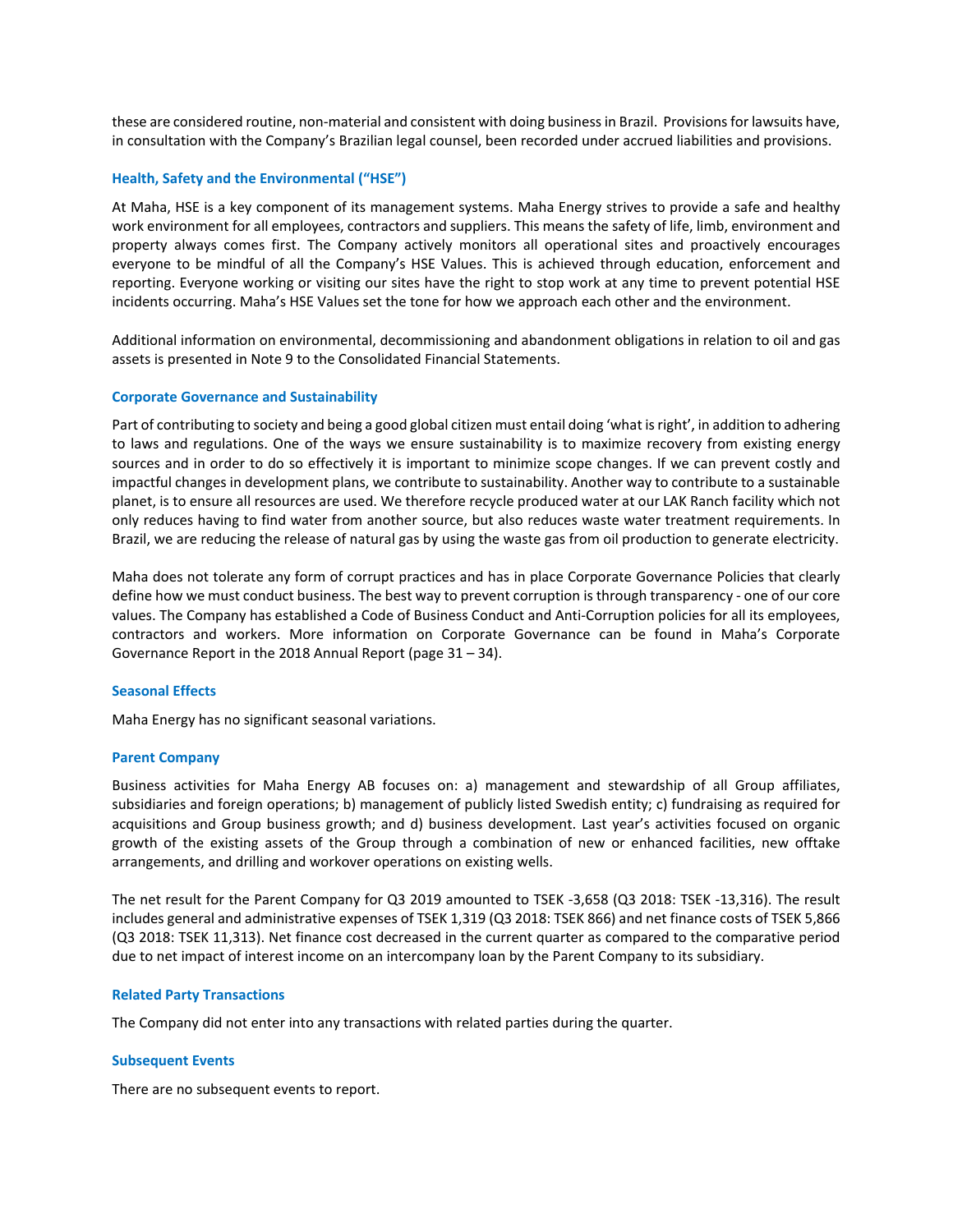*The financial information relating to the Third quarter ended 30 September 2019 has not been subject to review by the auditors of the Company.*

Approved by the Board

\_``Jonas Lindvall``\_\_\_\_\_\_\_\_\_\_\_\_\_\_\_\_\_\_\_\_ Jonas Lindvall, Director

\_``Anders Ehrenblad``\_\_\_\_\_\_\_\_\_\_\_\_\_\_\_\_\_\_\_\_ Anders Ehrenblad, Chairman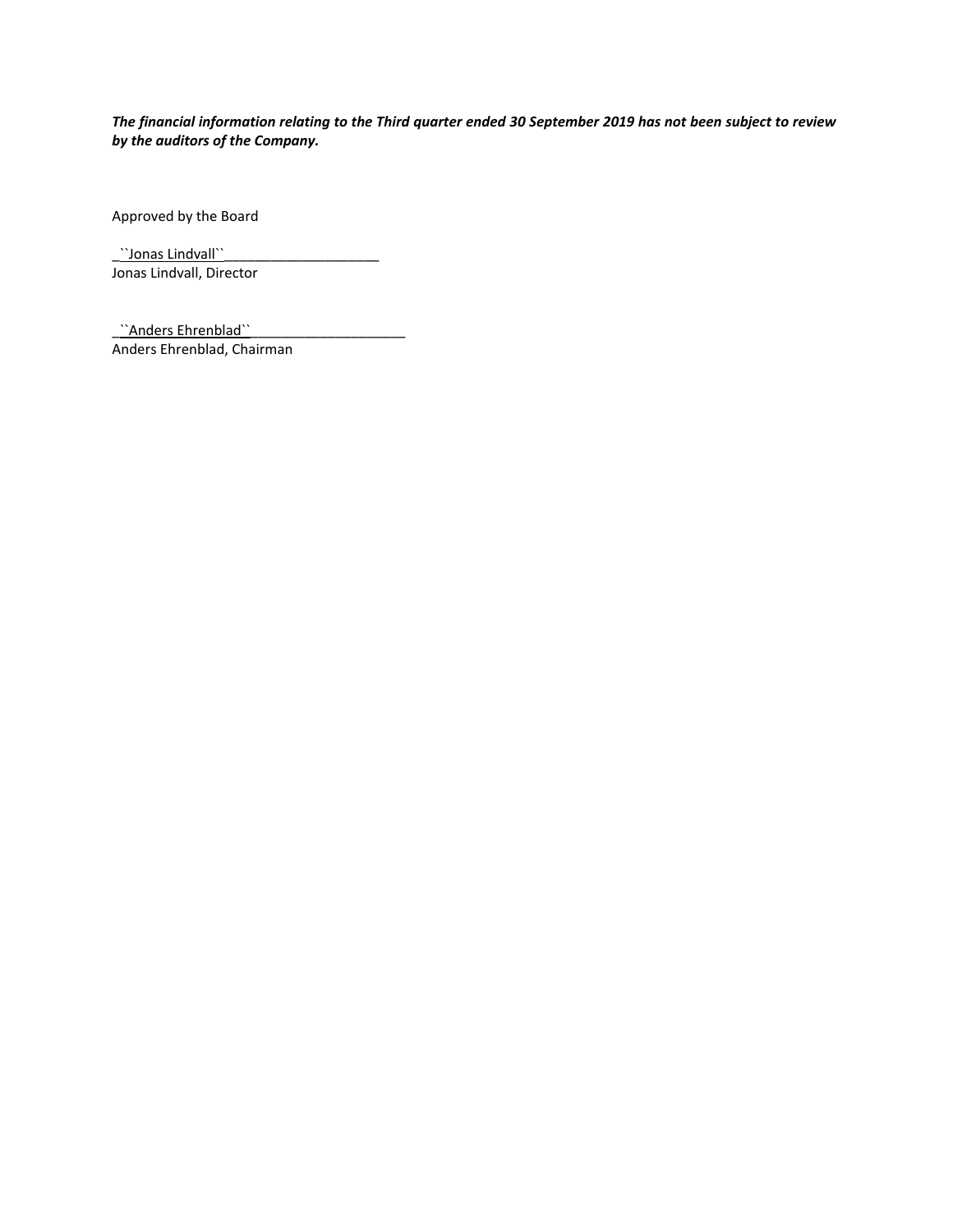# **Financial Statements**

# **Condensed Consolidated Statement of Operations**

|                                          |             |             |             | <b>Nine Months</b> | <b>Nine Months</b> |
|------------------------------------------|-------------|-------------|-------------|--------------------|--------------------|
| (TUSD)                                   | <b>Note</b> | Q3 2019     | Q3 2018     | 2019               | 2018               |
| <b>Revenue</b>                           |             |             |             |                    |                    |
| Oil and gas sales                        | 3,4         | 16,068      | 9,049       | 41,917             | 25,537             |
| Royalties                                |             | (2, 130)    | (1,052)     | (5,509)            | (3, 181)           |
|                                          |             | 13,938      | 7,997       | 36,408             | 22,356             |
| <b>Expenses</b>                          |             |             |             |                    |                    |
| Production and transportation            |             | (1,921)     | (1, 444)    | (4,694)            | (4,875)            |
| General and administration               |             | (1, 268)    | (1, 108)    | (4,052)            | (3, 323)           |
| Depletion, depreciation and amortization | 6           | (1,534)     | (743)       | (4, 289)           | (2, 331)           |
| Stock-based compensation                 | 10          | (86)        | (53)        | (148)              | (166)              |
| Financial derivative instruments         | 11          |             |             |                    | (74)               |
| Foreign currency exchange gain (loss)    |             | 176         | (79)        | 82                 | 18                 |
|                                          |             | (4, 633)    | (3, 427)    | (13, 101)          | (10, 751)          |
| <b>Operating result</b>                  |             | 9,305       | 4,570       | 23,307             | 11,605             |
| Net finance costs                        | 5           | (1,264)     | (1,079)     | (3,380)            | (3,536)            |
| Other Loss                               | 12          | (287)       |             | (287)              |                    |
| <b>Result before tax</b>                 |             | 7,754       | 3,491       | 19,640             | 8,069              |
| Income tax - current                     |             | (850)       | (278)       | (1,766)            | (691)              |
| Income tax - deferred                    |             | (334)       |             | (899)              |                    |
| Net result for the period                |             | 6,570       | 3,213       | 16,975             | 7,378              |
|                                          |             |             |             |                    |                    |
| Earnings per share basic - USD           |             | 0.07        | 0.03        | 0.17               | 0.08               |
| Earnings per share fully diluted - USD   |             | 0.06        | 0.03        | 0.16               | 0.07               |
| Weighted average number of shares:       |             |             |             |                    |                    |
| Before dilution                          |             | 99,429,829  | 97,998,835  | 99,006,993         | 97,452,903         |
| After dilution                           |             | 109,173,814 | 105,012,944 | 108,061,849        | 100,912,059        |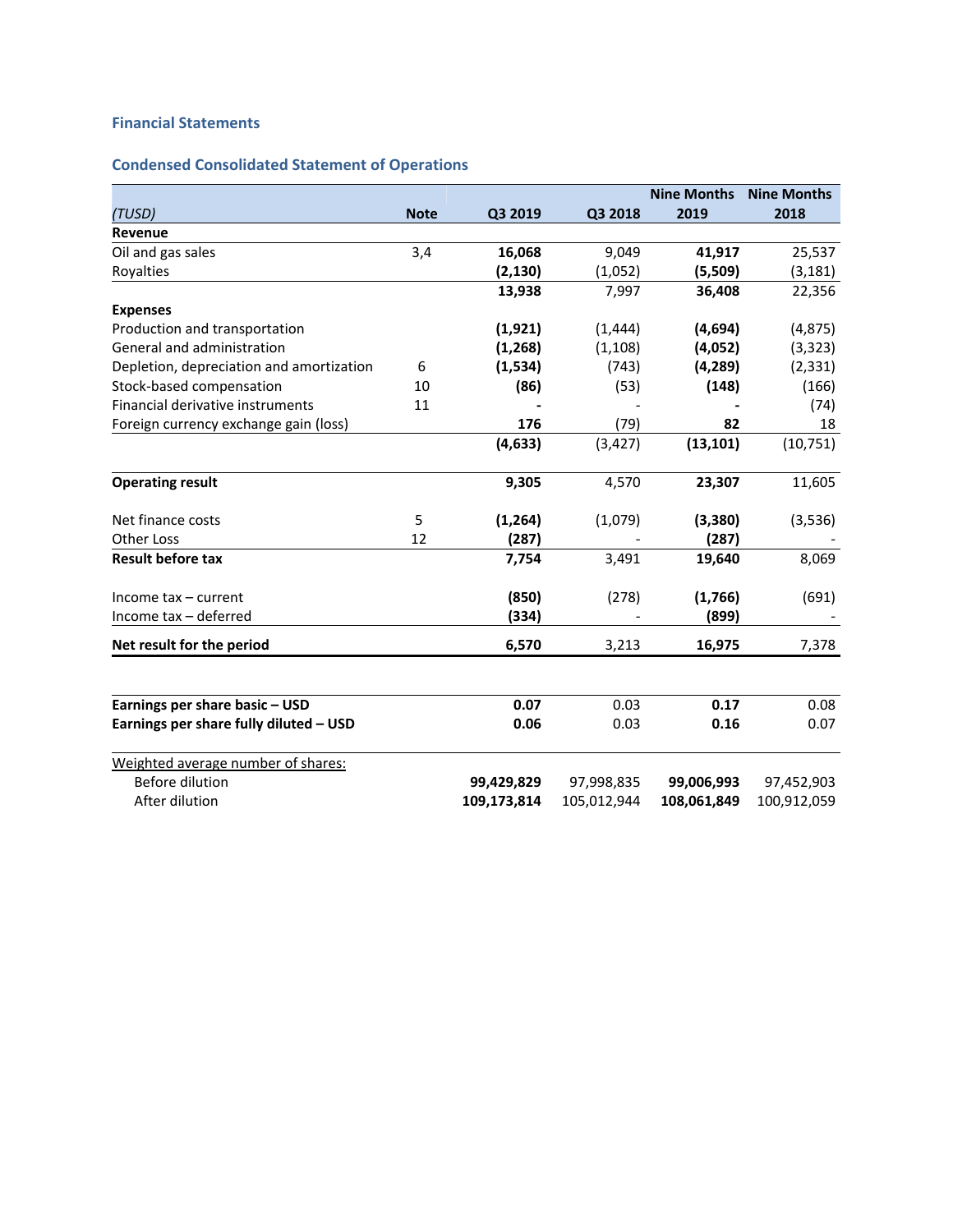# **Condensed Consolidated Statement of Comprehensive Earnings**

|                                                        |             |         |          | <b>Nine Months</b> | <b>Nine Months</b> |
|--------------------------------------------------------|-------------|---------|----------|--------------------|--------------------|
| (TUSD)                                                 | <b>Note</b> | Q3 2019 | Q3 2018  | 2019               | 2018               |
| Net Result for the period                              |             | 6,570   | 3,213    | 16,975             | 7.378              |
| Items that may be reclassified to profit or loss:      |             |         |          |                    |                    |
| Exchange differences on translation of                 |             |         |          |                    |                    |
| foreign operations                                     |             | (5,715) | (3, 117) | (4,626)            | (9,011)            |
| Comprehensive result for the period                    |             | 855     | 96       | 12,349             | (1,633)            |
| Attributable to:<br>Shareholders of the Parent Company |             | 855     | 96       | 12,349             | (1,633)            |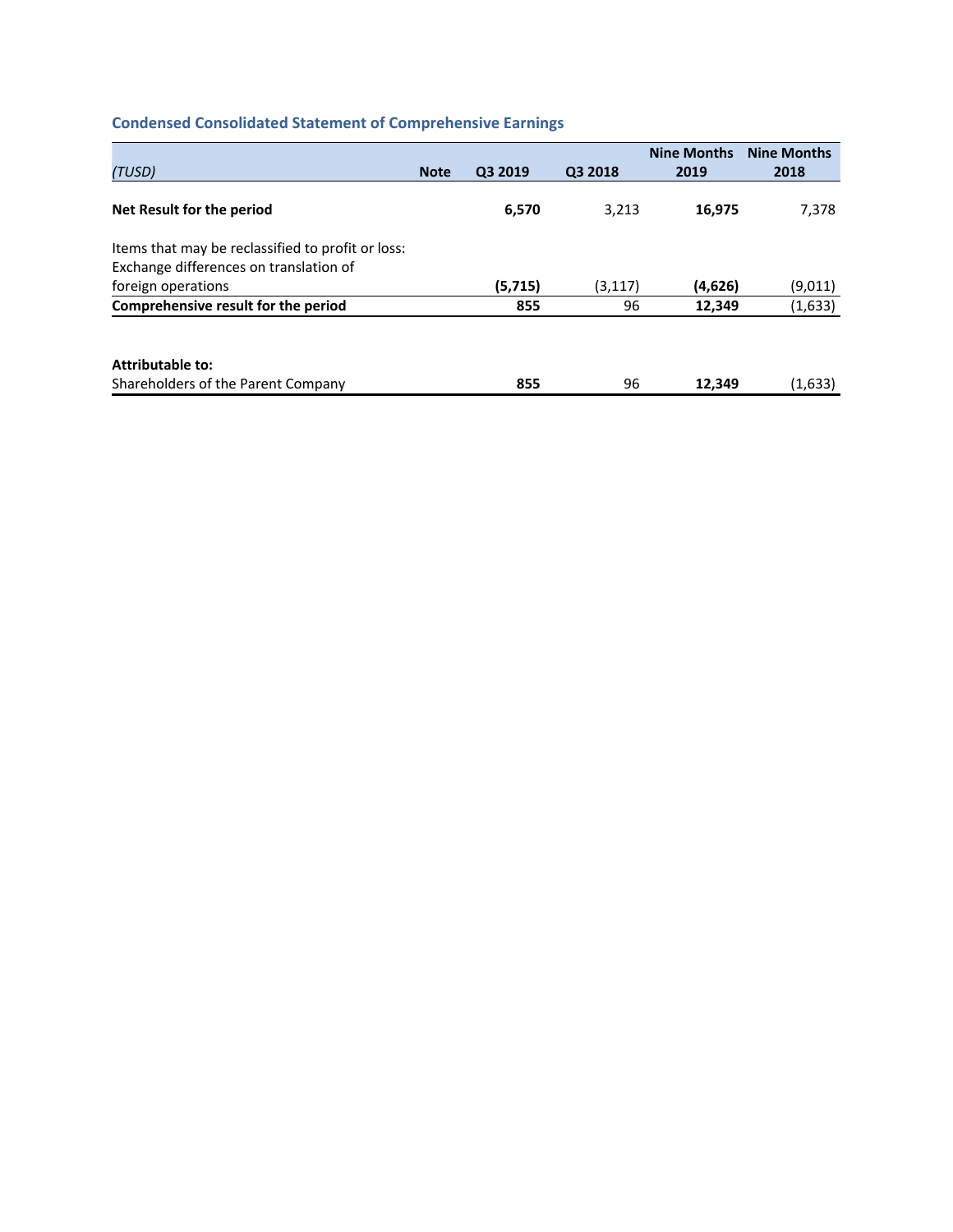# **Condensed Consolidated Statement of Financial Position**

| (TUSD)                                         | <b>Note</b> | September 30, 2019 | December 31, 2018 |
|------------------------------------------------|-------------|--------------------|-------------------|
| <b>ASSETS</b>                                  |             |                    |                   |
| <b>Non-current assets</b>                      |             |                    |                   |
| Property, plant and equipment                  | 6           | 72,427             | 58,834            |
| Exploration and evaluation assets              | 7           | 21,445             | 20,685            |
| Deferred tax assets                            |             | 9,524              | 11,259            |
| Performance bonds and others                   |             | 178                | 177               |
| <b>Total non-current assets</b>                |             | 103,574            | 90,955            |
| <b>Current assets</b>                          |             |                    |                   |
| Crude oil inventory                            |             | 392                | 57                |
| Prepaid expenses and deposits                  |             | 958                | 686               |
| Accounts receivable                            | 12          | 6,093              | 4,368             |
| Restricted cash                                | 16          | 2,709              | 2,804             |
| Cash and cash equivalents                      |             | 20,421             | 20,255            |
| <b>Total current assets</b>                    |             | 30,573             | 28,170            |
| <b>TOTAL ASSETS</b>                            |             | 134,147            | 119,125           |
| <b>EQUITY AND LIABILITIES</b><br><b>Equity</b> |             |                    |                   |
| Shareholder's equity                           | 10          | 82,993             | 69,274            |
| <b>Liabilities</b>                             |             |                    |                   |
| <b>Non-current liabilities</b>                 |             |                    |                   |
| Bonds payable                                  | 8           | 28,855             | 31,180            |
| Decommissioning provision                      | 9           | 1,910              | 1,720             |
| Lease liabilities                              |             | 414                |                   |
| Other long-term liabilities and provisions     |             | 7,478              | 8,093             |
| <b>Total non-current liabilities</b>           |             | 38,657             | 40,993            |
| <b>Current liabilities</b>                     |             |                    |                   |
| Accounts payable                               |             | 7,786              | 4,029             |
| Accrued liabilities and other                  |             | 4,473              | 4,829             |
| Current portion of lease liabilities           |             | 238                |                   |
| <b>Total current liabilities</b>               |             | 12,497             | 8,858             |
| <b>TOTAL LIABILITIES</b>                       |             | 51,154             | 49,851            |
| <b>TOTAL EQUITY AND LIABILITIES</b>            |             | 134,147            | 119,125           |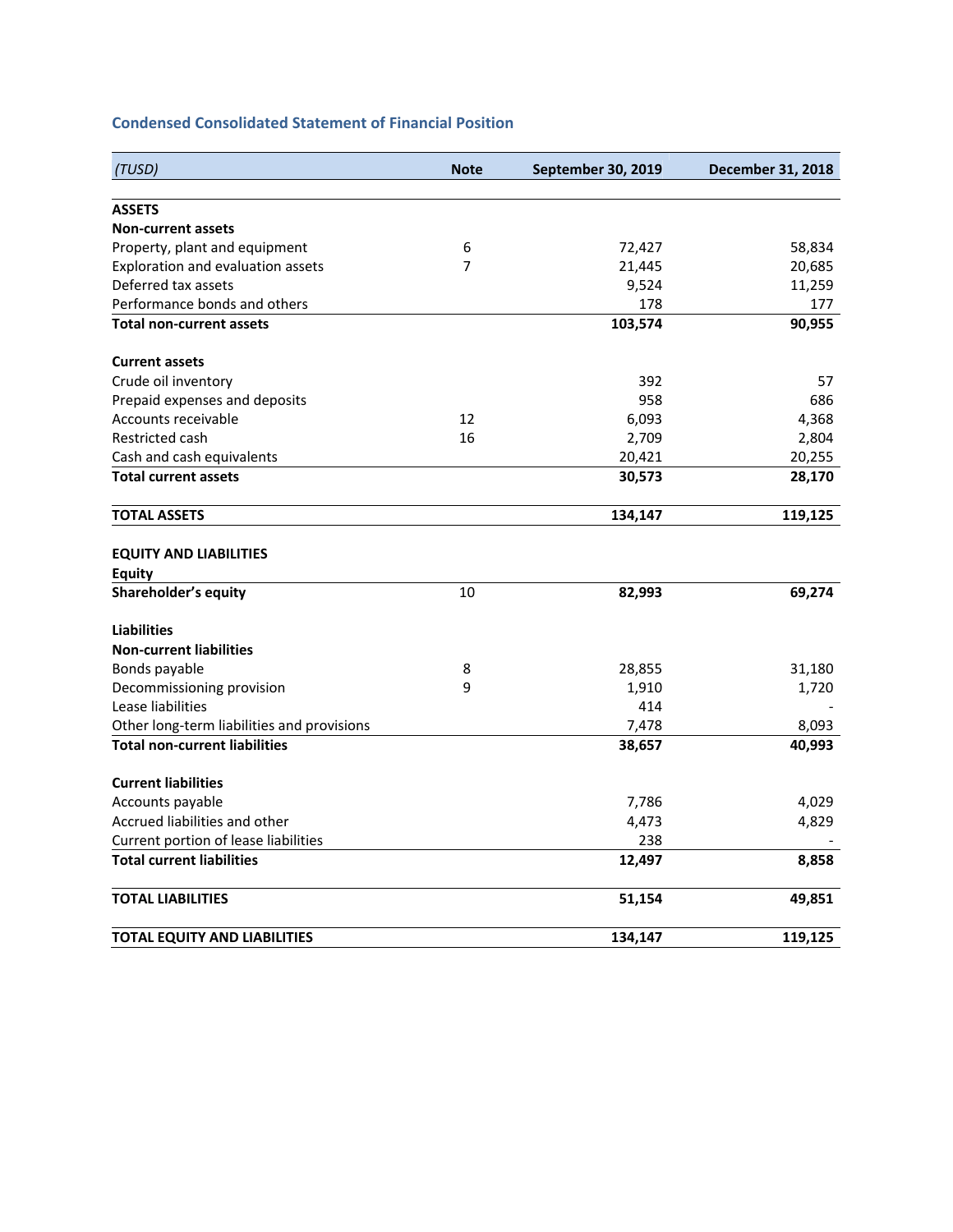# **Condensed Consolidated Statement of Cash Flows**

|                                                                                        |             |          |          | <b>Nine Months</b> | <b>Nine Months</b> |
|----------------------------------------------------------------------------------------|-------------|----------|----------|--------------------|--------------------|
| (TUSD)                                                                                 | <b>Note</b> | Q3 2019  | Q3 2018  | 2019               | 2018               |
| <b>Operating Activities</b>                                                            |             |          |          |                    |                    |
| Net result                                                                             |             | 6,570    | 3,213    | 16,975             | 7,378              |
| Depletion, depreciation and amortization                                               | 6           | 1,534    | 743      | 4,289              | 2,331              |
| Stock based compensation                                                               | 10          | 86       | 53       | 148                | 166                |
| Accretion of decommissioning provision                                                 | 9           | 29       | 26       | 85                 | 77                 |
| Accretion of bond payable                                                              | 8           | 248      | 255      | 752                | 796                |
| Interest expense                                                                       |             | 940      | 1,001    | 2,877              | 3,146              |
| Income tax expense                                                                     |             | 850      |          | 1,766              |                    |
| Deferred tax expense                                                                   |             | 334      |          | 899                |                    |
| Financial derivative instruments                                                       | 11          |          | 2        |                    | 139                |
| Unrealized foreign exchange amounts                                                    |             | 30       | (1, 118) | (592)              | 474                |
| Interest received                                                                      |             |          | 237      | 162                | 567                |
| Interest paid                                                                          |             |          |          | (1,892)            | (2,057)            |
| Tax paid                                                                               |             | (423)    | (278)    | (1, 385)           | (691)              |
| Changes in working capital                                                             | 14          | (230)    | 2,538    | (533)              | 869                |
| Cash from operating activities                                                         |             | 9,968    | 6,672    | 23,551             | 13,195             |
| <b>Investing activities</b><br>Capital expenditures - property, plant and<br>equipment | 6           | (8,988)  | (4, 359) | (21, 877)          | (7, 393)           |
| Capital expenditures - exploration and                                                 |             |          |          |                    |                    |
| evaluation assets                                                                      | 7           | (113)    | (740)    | (760)              | (748)              |
| Restricted cash                                                                        |             | (24)     |          | (108)              |                    |
| Cash used in investment activities                                                     |             | (9, 125) | (5,099)  | (22, 745)          | (8, 141)           |
| <b>Financing activities</b>                                                            |             |          |          |                    |                    |
| Lease payments                                                                         |             | 4        |          | (92)               |                    |
| Issue of shares, net of share issue costs                                              |             |          | (29)     |                    | 1,496              |
| Exercise of stock options and warrants                                                 | 10          | 426      | 150      | 1,223              | 252                |
| <b>Cash from financing activities</b>                                                  |             | 430      | 121      | 1,131              | 1,748              |
|                                                                                        |             |          |          |                    |                    |
| Change in cash and cash equivalents<br>Cash and cash equivalents at the                |             | 1,273    | (1, 378) | 1,937              | 3,563              |
| beginning of the period                                                                |             | 20,504   | 20,914   | 20,255             | 18,729             |
| Currency exchange differences in cash                                                  |             |          |          |                    |                    |
| and cash equivalents                                                                   |             | (1, 356) | (316)    | (1, 771)           | (3, 239)           |
| Cash and cash equivalents at the end of                                                |             |          |          |                    |                    |
| the period                                                                             |             | 20,421   | 22,292   | 20,421             | 22,292             |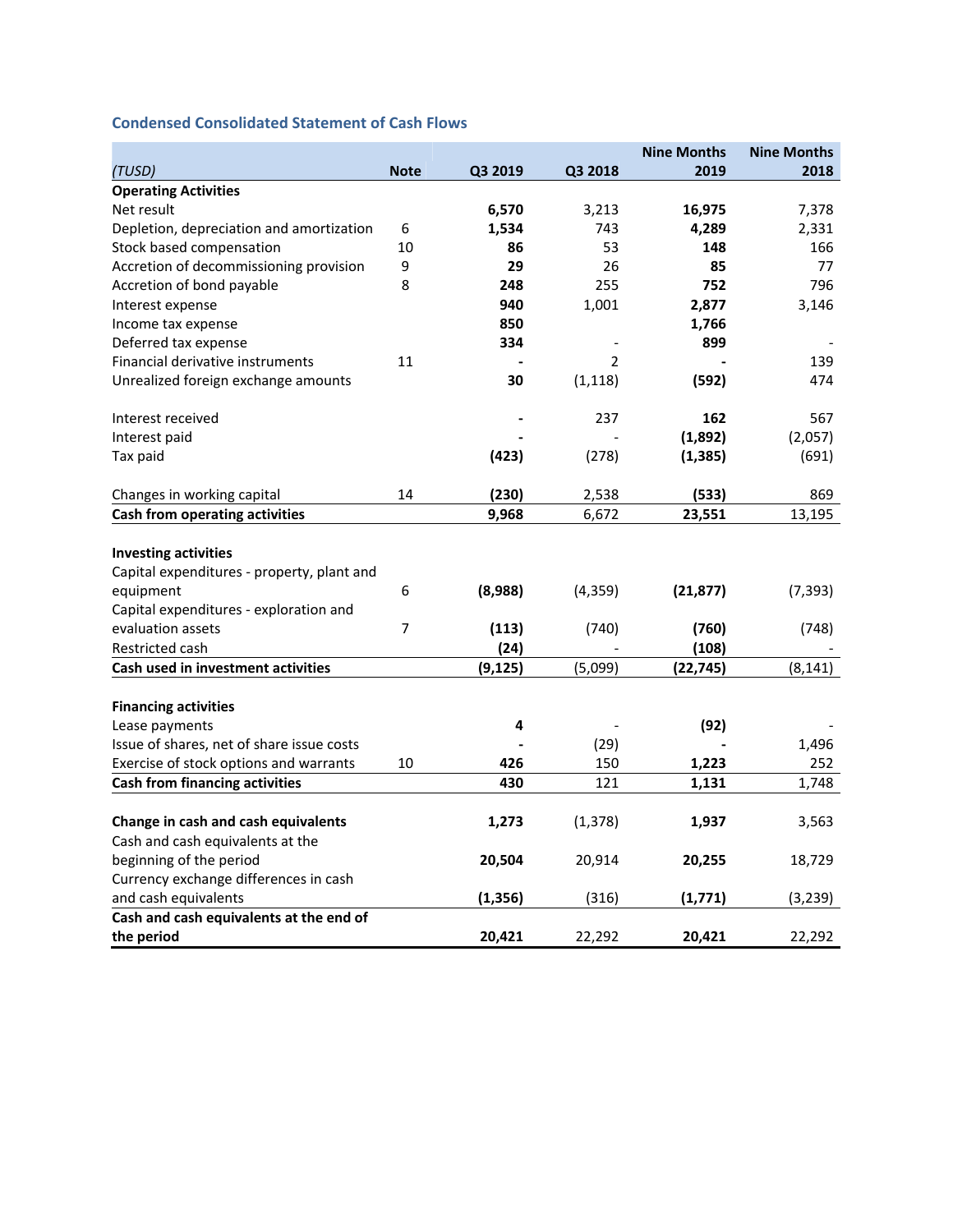# **Condensed Consolidated Statement of Changes in Equity**

|                                          |                      |                    |                          | <b>Retained</b> | <b>Total</b>  |
|------------------------------------------|----------------------|--------------------|--------------------------|-----------------|---------------|
|                                          |                      | <b>Contributed</b> | <b>Other</b>             | (Deficit)       | Shareholders' |
| (TUSD)                                   | <b>Share Capital</b> | <b>Surplus</b>     | <b>Reserves</b>          | <b>Earnings</b> | <b>Equity</b> |
| <b>Balance at 1 January 2018</b>         | 117                  | 61,073             | (1, 359)                 | (11, 630)       | 48,201        |
| Result for the period                    |                      |                    |                          | 7,378           | 7,378         |
| Currency translation difference          |                      |                    | (9,011)                  |                 | (9,011)       |
| <b>Total comprehensive result</b>        |                      |                    | (9,011)                  | 7,378           | (1,633)       |
| <b>Transactions with owners</b>          |                      |                    |                          |                 |               |
| Share issue cost                         |                      | (61)               |                          |                 | (61)          |
| Stock based compensation                 |                      | 166                |                          |                 | 166           |
| Exercise of warrants and options         | 3                    | 1,807              |                          |                 | 1,810         |
| <b>Total transactions with owners</b>    | $\overline{3}$       | 1,912              |                          |                 | 1,915         |
| <b>Balance at 30 September 2018</b>      | 120                  | 62,985             | (10, 370)                | (4, 252)        | 48,483        |
|                                          |                      |                    |                          |                 |               |
| <b>Comprehensive result</b>              |                      |                    |                          |                 |               |
| Result for the period                    |                      |                    |                          | 18,267          | 18,267        |
| Currency translation difference          |                      |                    | 2,500                    |                 | 2,500         |
| <b>Total comprehensive result</b>        | $\blacksquare$       | $\overline{a}$     | 2,500                    | 18,267          | 20,767        |
| <b>Transactions with owners</b>          |                      |                    |                          |                 |               |
| Stock based compensation                 |                      | 51                 |                          |                 | 51            |
| Exercise of warrants and options (net of |                      |                    |                          |                 |               |
| costs)                                   |                      | (27)               |                          |                 | (27)          |
| <b>Total transactions with owners</b>    | $\sim$               | 24                 | $\overline{a}$           |                 | 24            |
|                                          |                      |                    |                          |                 |               |
| <b>Balance at 31 December 2018</b>       | 120                  | 63,009             | (7, 870)                 | 14,015          | 69,274        |
| <b>Comprehensive result</b>              |                      |                    |                          |                 |               |
| Result for the period                    |                      |                    |                          | 16,975          | 16,975        |
| <b>Currency translation difference</b>   |                      |                    | (4,628)                  |                 | (4,628)       |
| <b>Total comprehensive result</b>        |                      |                    | (4,628)                  | 16,975          | 12,347        |
| <b>Transactions with owners</b>          |                      |                    |                          |                 |               |
| Stock based compensation                 |                      | 148                |                          |                 | 148           |
| Exercise of warrants and options (net of |                      |                    |                          |                 |               |
| costs)                                   | $\overline{2}$       | 1,222              | $\overline{\phantom{a}}$ |                 | 1,224         |
| <b>Total transactions with owners</b>    | $\overline{2}$       | 1,370              |                          |                 | 1,372         |
| <b>Balance at 30 September 2019</b>      | 122                  | 64,379             | (12, 498)                | 30,990          | 82,993        |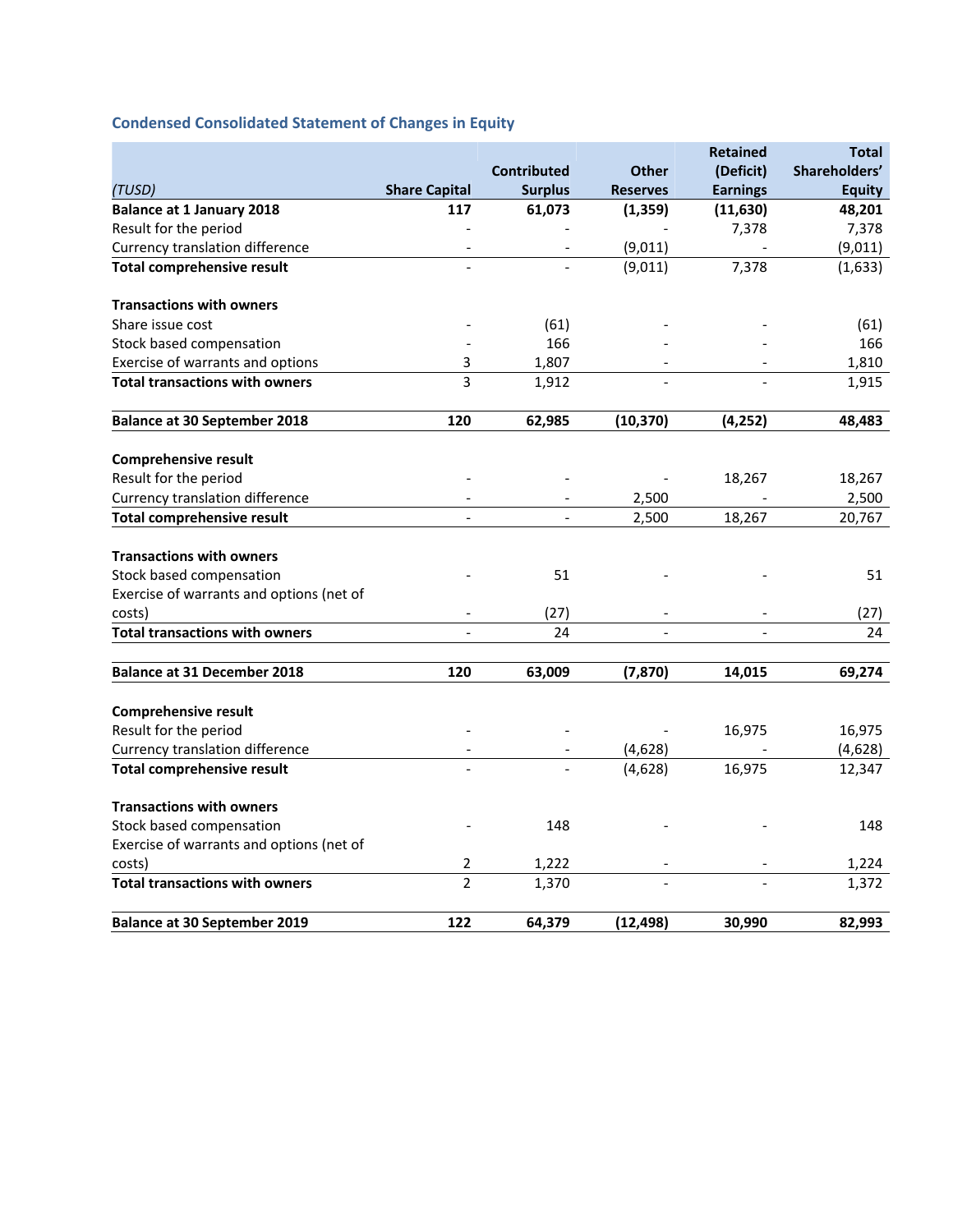# **Parent Company Statement of Operations**

|                                           |             |         |           | <b>Nine</b><br>months | <b>Nine</b><br><b>Months</b> |
|-------------------------------------------|-------------|---------|-----------|-----------------------|------------------------------|
| (Expressed in thousands of Swedish Krona) | <b>Note</b> | Q3 2019 | Q3 2018   | 2019                  | 2018                         |
| Revenue                                   |             |         |           |                       |                              |
| <b>Expenses</b>                           |             |         |           |                       |                              |
| General and administrative                |             | (1,319) | (866)     | (4,526)               | (2,653)                      |
| Stock-based compensation                  | 10          | (814)   | (477)     | (1,390)               | (1, 421)                     |
|                                           |             |         |           |                       |                              |
| Foreign currency exchange gain(loss)      |             | 4,341   | (660)     | 5,124                 | 4,785                        |
| <b>Operating result</b>                   |             | 2,208   | 2,003     | (792)                 | 711                          |
|                                           |             |         |           |                       |                              |
| Net finance costs                         |             | (5,866) | (11, 313) | (15, 463)             | (33,940)                     |
| <b>Financial instruments</b>              | 11          |         |           |                       | (618)                        |
|                                           |             |         |           |                       |                              |
| <b>Result before tax</b>                  |             | (3,658) | (13, 316) | (16, 255)             | (33, 847)                    |
| Income tax                                |             |         |           |                       |                              |
| Net Result for the period                 |             | (3,658) | (13, 316) | (16, 255)             | (33,847)                     |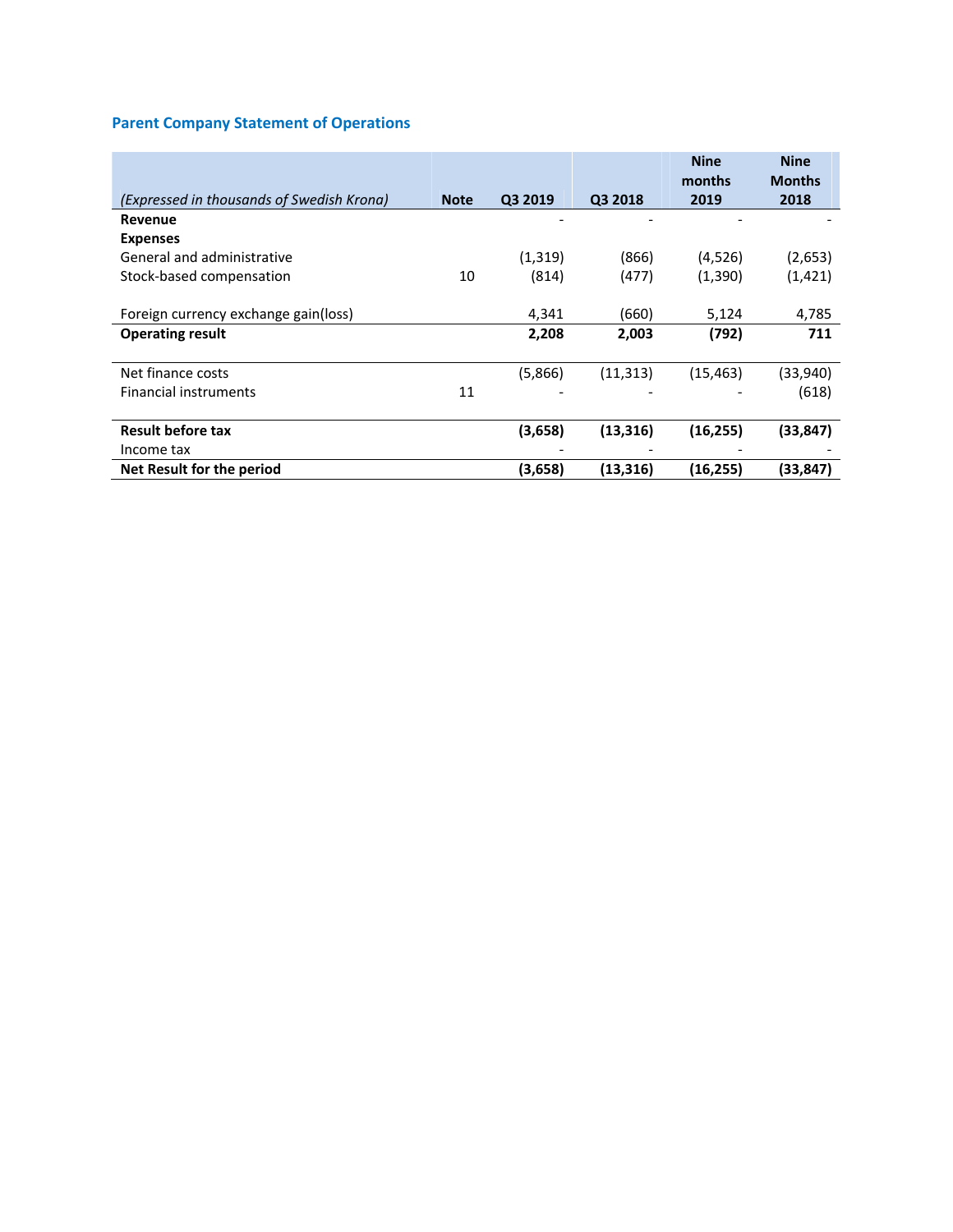# **Parent Company Balance Sheet**

| (Expressed in thousands of Swedish Krona) | <b>Note</b> | 30 September 2019 | 31 December 2018 |
|-------------------------------------------|-------------|-------------------|------------------|
| <b>Assets</b>                             |             |                   |                  |
| <b>Non-current assets</b>                 |             |                   |                  |
| Investment in subsidiaries                |             | 184,219           | 184,219          |
| Loans to subsidiaries                     |             | 388,019           | 410,764          |
|                                           |             | 572,238           | 594,983          |
| <b>Current assets</b>                     |             |                   |                  |
| Accounts receivable and other             |             | 838               | 170              |
| Restricted cash                           |             | 50                | 50               |
| Cash and cash equivalents                 |             | 173,771           | 138,598          |
|                                           |             | 174,659           | 138,818          |
| <b>Total Assets</b>                       |             | 746,897           | 733,801          |
| <b>Equity and Liabilities</b>             |             |                   |                  |
| <b>Restricted equity</b>                  |             |                   |                  |
| Share capital                             |             | 1,107             | 1,091            |
| <b>Unrestricted equity</b>                |             |                   |                  |
| Contributed surplus                       |             | 500,249           | 487,374          |
| Retained earnings                         |             | (51, 394)         | (35, 139)        |
| <b>Total unrestricted equity</b>          |             | 448,855           | 452,235          |
| <b>Total equity</b>                       |             | 449,962           | 453,326          |
| <b>Non-current liabilities</b>            |             |                   |                  |
| <b>Bonds Payable</b>                      | 8           | 283,641           | 276,573          |
| <b>Current liabilities</b>                |             |                   |                  |
| Accounts payable and accrued liabilities  |             | 13,294            | 3,902            |
| <b>Total liabilities</b>                  |             | 296,935           | 280,475          |
| <b>Total Equity and Liabilities</b>       |             | 746,897           | 733,801          |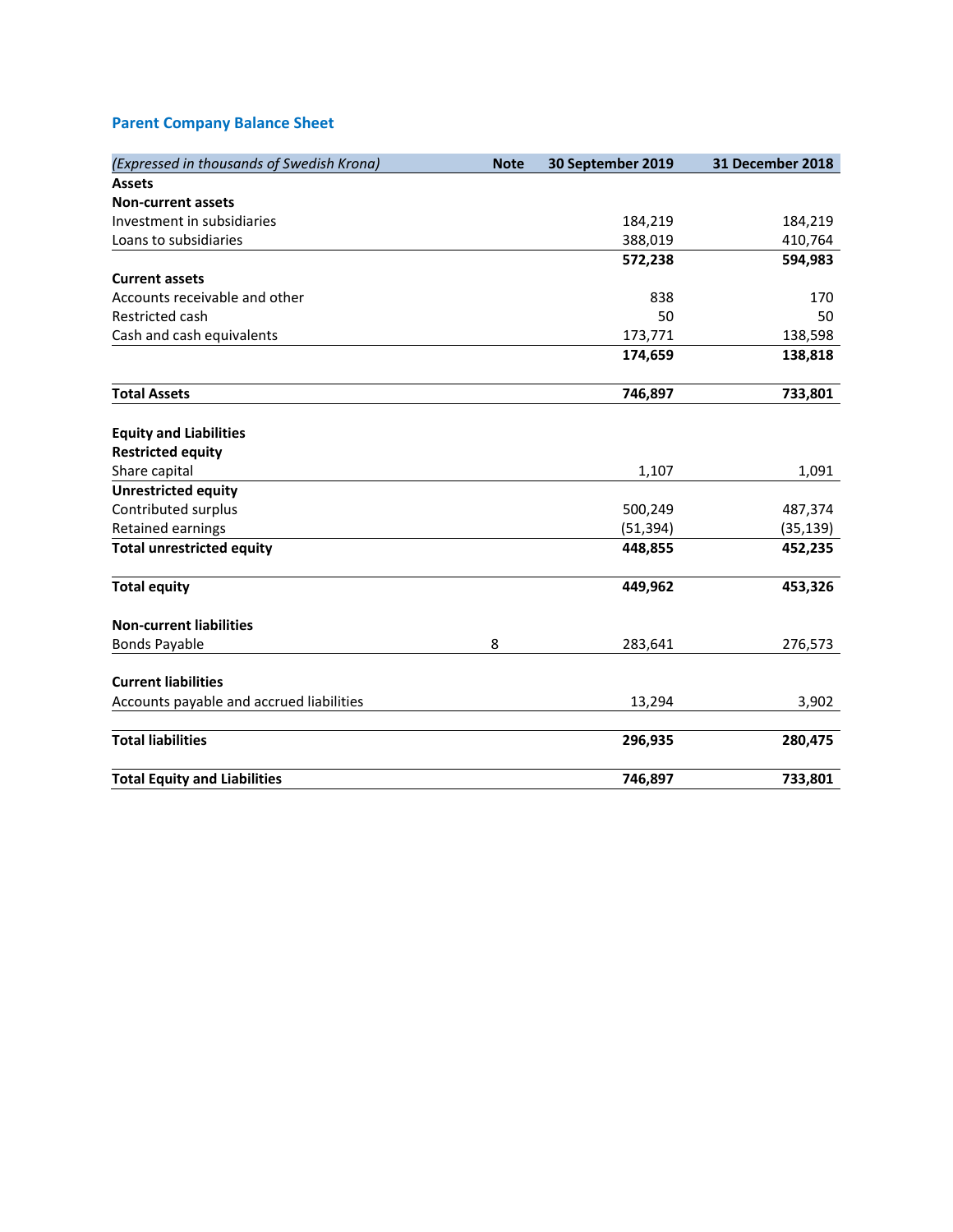# **Parent Company Statement of Changes in Equity**

|                                        | <b>Restricted</b>    |                            |                 |                     |
|----------------------------------------|----------------------|----------------------------|-----------------|---------------------|
|                                        | equity               | <b>Unrestricted equity</b> |                 |                     |
|                                        |                      | <b>Contributed</b>         | <b>Retained</b> |                     |
| (Thousands of Swedish Krona)           | <b>Share capital</b> | surplus                    | <b>Earnings</b> | <b>Total Equity</b> |
| 1 January 2018                         | 1,068                | 470,545                    | (25,051)        | 446,562             |
| Share issue costs                      |                      | (541)                      |                 | (541)               |
| Stock based compensation               |                      | 1,421                      |                 | 1421                |
| Exercise of warrants and stock options | 23                   | 15,511                     |                 | 15,534              |
| Result for the period                  |                      |                            | (33, 847)       | (33,847)            |
| 30 September 2018                      | 1,091                | 486,937                    | (58, 898)       | 429,129             |
| 1 January 2019                         | 1,091                | 487,374                    | (35, 139)       | 453,326             |
| Stock based compensation               |                      | 1,390                      |                 | 1,390               |
| Exercise of warrants and stock options |                      |                            |                 |                     |
| (net of issuance costs)                | 16                   | 11,485                     |                 | 11,485              |
| Result for the period                  |                      |                            | (16, 255)       | (16,255)            |
| 30 September 2019                      | 1,107                | 500,249                    | (51, 394)       | 449,962             |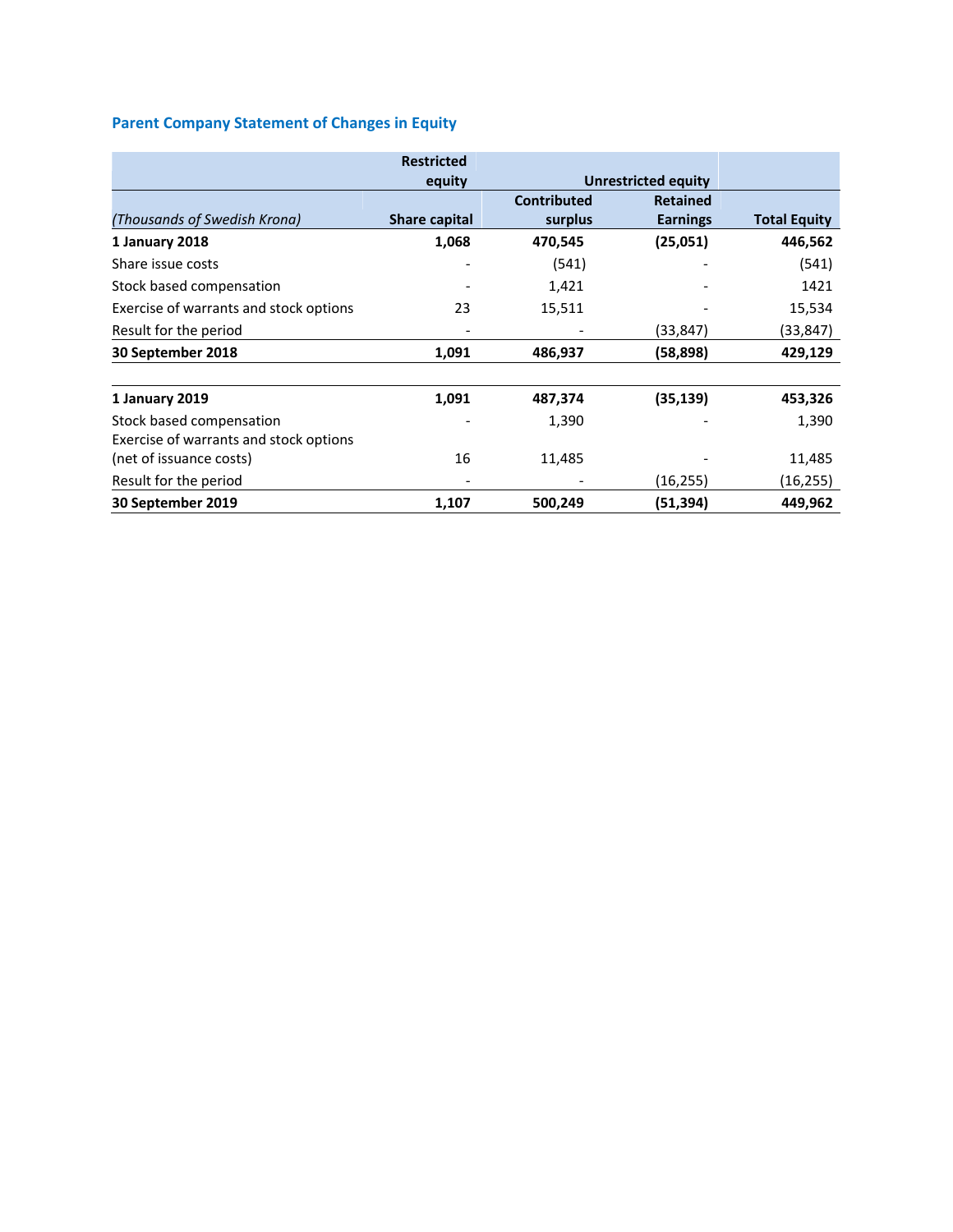### **Notes to the Consolidated Financial Statements**

### **1. Corporate information**

Maha Energy AB ("Maha (Sweden)" or "the Company") Organization Number 559018-9543 and its subsidiaries (together "Maha" or "the Group") are engaged in the acquisition, exploration and development of oil and gas properties.

The Company has operations in Brazil and the United States. The head office is located at Strandvägen 5A, SE‐114 51 Stockholm, Sweden. The Company's subsidiary, Maha Energy Inc., maintains its technical office at Suite 1140, 10201 Southport Road SW, Calgary, Alberta, Canada. The Company has an office in Rio de Janeiro, Brazil and operations offices in Newcastle, Wyoming, USA.

### **2. Basis of presentation**

The interim consolidated financial statements have been prepared in accordance with International Accounting Standard (IAS) 34, Interim Financial Reporting, the IFRS adopted by the EU and the Swedish Annual Accounts Act. The financial reporting of the Parent Company (Maha Energy AB) has been prepared in accordance with accounting principles generally accepted in Sweden, with the Swedish Financial Reporting Board recommendation, RFR2, reporting for legal entities and the Swedish Annual Accounts Act.

These interim consolidated financial statements are stated in thousands of US dollars (USD), unless otherwise noted, and have been prepared on a historical cost basis, except for certain financial instruments which are stated at fair value.

The accounting principles as described in the Annual Report 2018 have been used in the preparation of this report, except as identified in the *New and Revised Accounting Standards below*. Certain information and disclosures normally included in the notes to the annual Consolidated Financial Statements have been condensed or have been disclosed on an annual basis only. Accordingly, these interim consolidated financial statements should be read in conjunction with the annual Consolidated Financial Statements for the year ended 31 December 2018, which have been prepared in accordance with IFRS as adopted by the European Union (EU).

### **New and Revised Accounting Standards**

The Group has not early adopted any standard, interpretation or amendment that has been issued but is not yet effective in the EU.

### *Adoption of IFRS 16, "Leases"*

Effective January 1, 2019, the Company adopted IFRS 16, "Leases" ("IFRS 16"). The Company has applied the new standard using the modified retrospective approach. The modified retrospective approach does not require restatement of prior period financial information as it recognizes the cumulative effect as an adjustment to opening retained earnings and applies the standard prospectively. Therefore, the comparative information in the Company's Consolidated Statement of Financial position, Consolidated Statements of Operations and Statement of Comprehensive Earnings and Consolidated Statements of Cash flows have not been restated. No other standards, amendments or interpretations that have come into force in 2019 are expected to have any material impact on the Company.

On adoption, Management elected to use the following practical expedients permitted under the standard:

- Right of use (ROU) assets will be measured at an amount equal to the lease liability;
- Leases with a less than 12 months remaining lease term at year end 2018 will not be reflected as leases;
- Apply a single discount rate to a portfolio of leases with similar characteristics;
- The use of hindsight in determining the lease tern where the contract contains terms to extend or terminate the lease;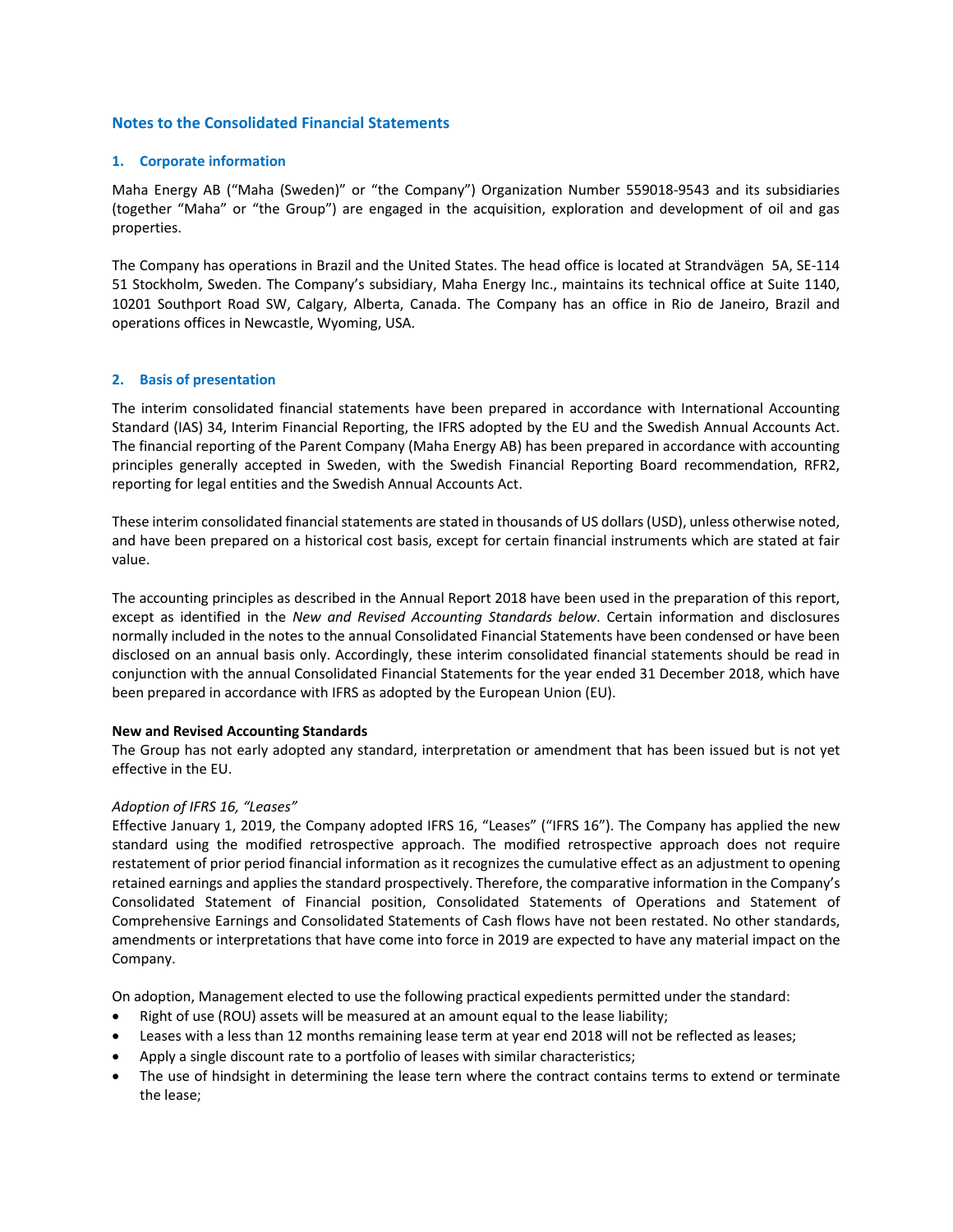The Company has made the following application policy choice: short-term leases (less than 12 months) and leases of low value assets will not be reflected in the balance sheet, but will be expensed as incurred.

### **Update to Significant Accounting Policies**

### **Leases**

The following accounting policy is applicable from 1 January 2019:

The Company assesses whether a contract is a lease based on whether the contract conveys the right to control the use of an underlying asset for a period of time in exchange for consideration. The Company allocates the consideration in the contract to each lease component on the basis of their relative stand‐alone prices.

Leases are recognized as a ROU asset as part of the property, plant and equipment and a corresponding lease liability at the date on which the leased asset is available for use by the Company. Assets and liabilities arising from a lease are initially measured on a present value basis. Lease liabilities include the net present value of fixed payments, variable lease payments that are based on an index or a rate, amounts expected to be paid by the lessee under residual value guarantees, the exercise price of purchase options if the lessee is reasonably certain to exercise that option, and payments of penalties for terminating the lease, less any lease incentives receivable. These payments are discounted using the Company's incremental borrowing rate when the rate implicit in the lease is not readily available.

Lease payments are allocated between the liability and finance costs. The finance cost is charged to net earnings over the lease term.

The lease liability is measured at amortized cost using the effective interest rate method. It is remeasured when there is a change in the future lease payments arising from a change in an index or rate, if there is a change in the amount expected to be payable under a residual value guarantee or if there is a change in the assessment of whether the Company will exercise a purchase, extension or termination option that is within the control of the Company. When the lease liability is remeasured, a corresponding adjustment is made to the carrying amount of the ROU asset or is recorded in the consolidated statement of earnings if the carrying amount of the ROU asset has been reduced to zero.

The ROU asset is initially measured at cost, which comprises the initial amount of the lease liability any initial direct costs incurred and an estimate of costs to dismantle and remove the underlying asset or to restore the underlying asset or site on which it is located less any lease payments made at or before the commencement date. The ROU asset is depreciated, on a straight‐line basis, over the shorter of the estimated useful life of the asset or the lease term. The ROU asset may be adjusted for certain remeasurements of the lease liability and impairment losses. Leases that have terms of less than twelve months or leases on which the underlying asset is of low value are recognized as an expense in the consolidated statement of earnings on a straight-line basis over the lease term.

A lease modification will be accounted for as a separate lease if the modification increases the scope of the lease and if the consideration for the lease increases by an amount commensurate with the stand-alone price for the increase in scope. For a modification that is not a separate lease or where the increase in consideration is not commensurate, at the effective date of the lease modification, the Company will remeasure the lease liability using the Company's incremental borrowing rate, when the rate implicit to the lease is not readily available, with a corresponding adjustment to the ROU asset. A modification that decreases the scope of the lease will be accounted for by decreasing the carrying amount of the ROU asset, and recognizing a gain or loss in net earnings that reflects the proportionate decrease in scope.

The parent company applies to the exception rule in RFR2, which means that the legal entity does not have to apply IFRS 16. The impacts of adoption of IFRS 16 as at January 1, 2019 resulted in recognition of additional lease liability and ROU assets of TUSD 427.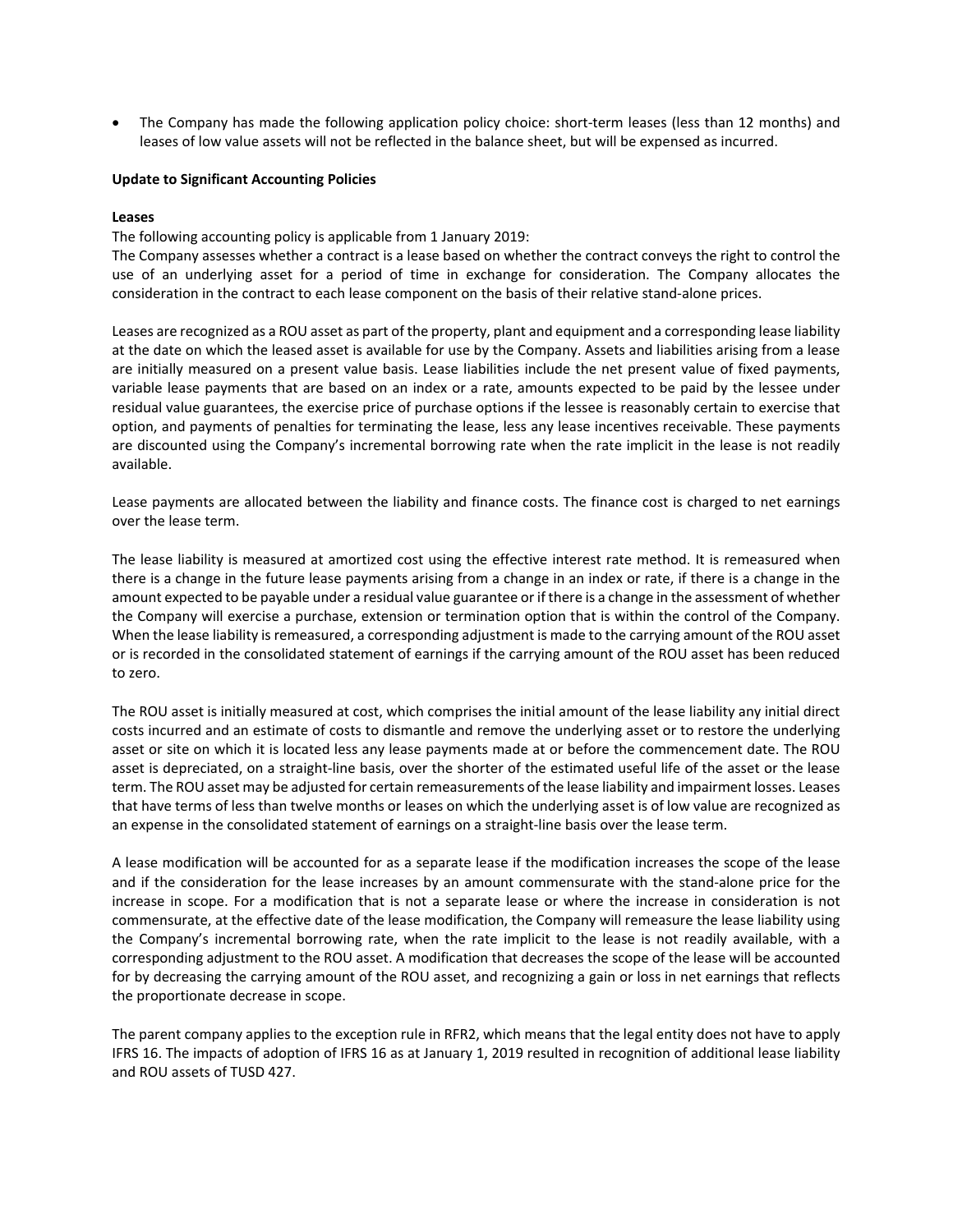### **Going Concern**

 $\overline{a}$ 

The Company prepared these consolidated financial statements on a going concern basis, which contemplates the realization of assets and liabilities in the normal course of business as they become due.

# **3. Segment Information**

The Company operates in Canada, Sweden, Brazil and the United States of America. Operating segments are based on a geographic perspective and reported in a manner consistent with the internal reporting provided to the executive management. The following tables present the operating result for each segment from continuing operations. Revenue and income relate to external (non‐intra group) transactions.

| (TUSD)                      | Canada   | <b>US</b> | <b>Brazil</b> | Sweden   | Other <sup>6</sup> | <b>Consolidated</b> |
|-----------------------------|----------|-----------|---------------|----------|--------------------|---------------------|
| For nine months ended 30    |          |           |               |          |                    |                     |
| September 2019              |          |           |               |          |                    |                     |
| Revenue                     |          |           | 41,917        |          |                    | 41,917              |
| Royalties                   |          |           | (5,509)       |          |                    | (5,509)             |
| Production and operating    |          |           | (4,694)       |          |                    | (4, 694)            |
| General and administration  | (2, 179) | (178)     | (1, 160)      | (491)    | (44)               | (4,052)             |
| Stock-based compensation    |          |           |               | (148)    |                    | (148)               |
| Depletion, depreciation and |          |           |               |          |                    |                     |
| amortization                | (10)     | (66)      | (4, 213)      |          |                    | (4, 289)            |
| Foreign currency exchange   |          |           |               |          |                    |                     |
| gain (loss)                 | 682      |           | 7             | 13       | (620)              | 82                  |
| <b>Operating results</b>    | (1,507)  | (244)     | 26,348        | (626)    | (664)              | 23,307              |
| Net finance costs           |          | (12)      | 263           | (1,645)  | (1,986)            | (3, 380)            |
| Other loss                  | (287)    |           |               |          |                    | (287)               |
| Current income tax          |          |           | (1,766)       |          |                    | (1,766)             |
| Deferred income tax         |          |           | (899)         |          |                    | (899)               |
| <b>Net results</b>          | (1,794)  | (256)     | 23,946        | (2, 271) | (2,650)            | 16,975              |
|                             |          |           |               |          |                    |                     |
| (TUSD)                      | Canada   | <b>US</b> | <b>Brazil</b> | Sweden   | Other <sup>6</sup> | <b>Total</b>        |
| For nine months ended 30    |          |           |               |          |                    |                     |
| September 2018              |          |           |               |          |                    |                     |
| Revenue                     |          |           | 25,537        |          |                    | 25,537              |
| Royalties                   |          |           | (3, 181)      |          |                    | (3, 181)            |
| Production and operating    |          |           | (4,875)       |          |                    | (4,875)             |
| General and administration  | (1,902)  | (116)     | (904)         | (310)    | (91)               | (3, 323)            |
| Stock-based compensation    |          |           |               | (166)    |                    | (166)               |
| Depletion, depreciation and |          |           |               |          |                    |                     |
| amortization                | (8)      | (34)      | (2, 289)      |          |                    | (2, 331)            |
| Financial derivative        |          |           |               |          |                    |                     |
| instruments                 |          |           |               | (74)     |                    | (74)                |
| Foreign currency exchange   |          |           |               |          |                    |                     |
| gain (loss)                 | (35)     |           | 29            | 14       | 10                 | 18                  |
| <b>Operating results</b>    | (1,945)  | (150)     | 14,317        | (536)    | (81)               | 11,605              |
| Net finance costs           | 30       | (10)      | 467           | (3,955)  | (68)               | (3,536)             |
| Current income tax          |          |           | (691)         |          |                    | (691)               |
| <b>Net results</b>          | (1, 915) | (160)     | 14,093        | (4, 491) | (149)              | 7,378               |

<sup>&</sup>lt;sup>6</sup> Other represents Luxembourg subsidiary and intercompany eliminations and consolidation adjustments.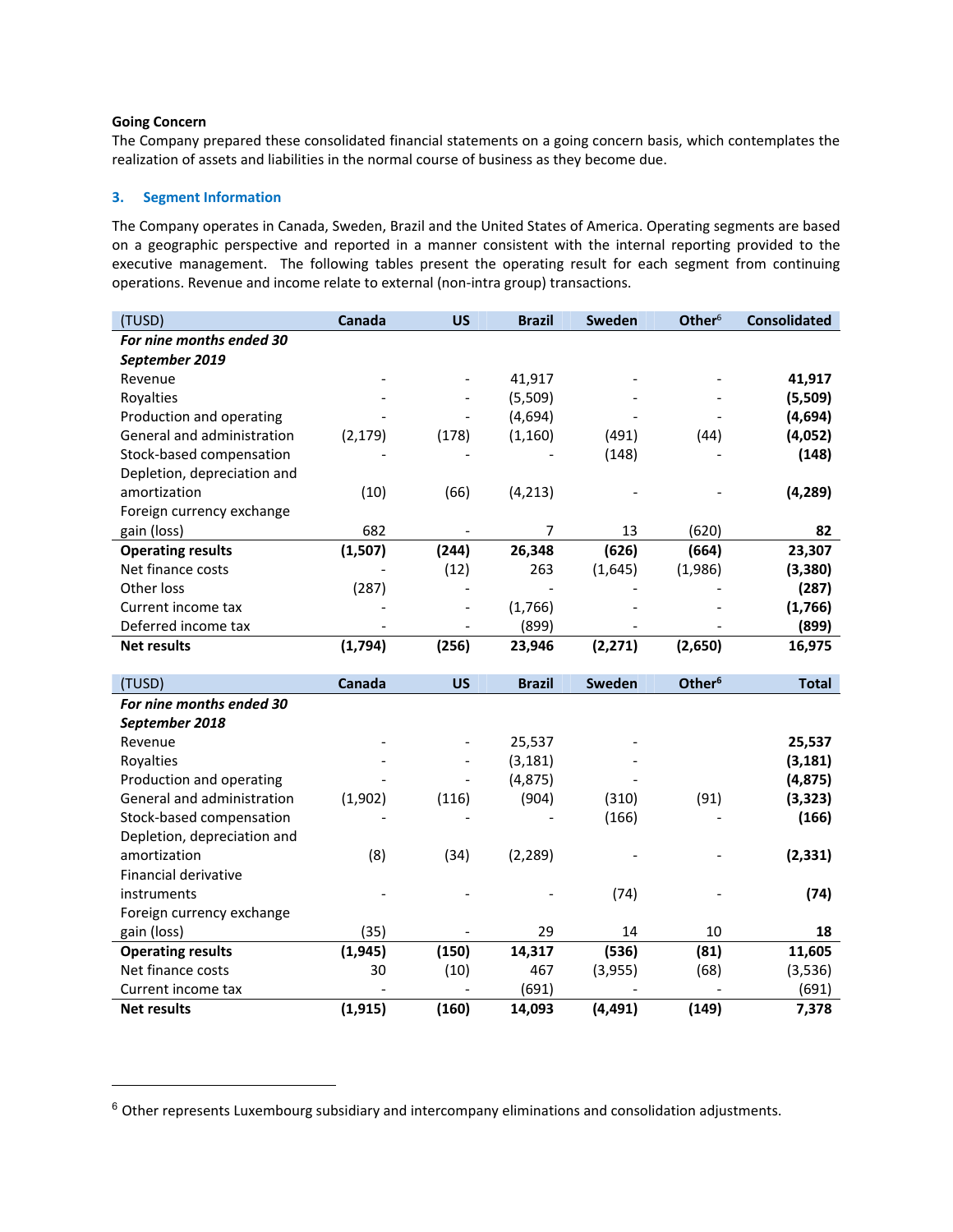All oil and gas revenue, operating expenses and depletion are from the Brazilian operations. The Company had two large customers during Q3 2019 (Q3 2018: two) that individually accounted for more than 10 percent of the Company's consolidated gross sales. Total sales to these customers for the nine months of 2019 were approximately USD \$41.2 million (Nine months 2018: \$14.7 million), which are included in the Company's Brazil operating segment. Approximately, 61 percent of the total revenue is contracted with one customer in the Brazil segment. There were no intercompany sales or purchases of oil and gas during the period.

# **4. Revenue**

The Company's oil and gas sales revenues are predominantly derived from two major customers, under contracts based on floating prices utilizing the Brent oil benchmark adjusted for contracted discounts or premiums. For the Q3 2019, 100% (Q3 2018: 100%) of the Company's revenue resulted from oil and gas sales in Brazil.

# Disaggregated revenue information:

The Company derives revenue from the transfer of goods at a point in time in the following major commodities from oil and gas production and the only geographical region of Brazil:

|                                   |         |                          | Nine months | Nine months              |
|-----------------------------------|---------|--------------------------|-------------|--------------------------|
| <b>TUSD</b>                       | Q3 2019 | Q3 2018                  | 2019        | 2018                     |
| Crude oil                         | 15,849  | 9,002                    | 41.440      | 25,321                   |
| Natural gas                       | 177     | 47                       | 435         | 216                      |
| Other                             | 42      | $\overline{\phantom{a}}$ | 42          | $\overline{\phantom{0}}$ |
| Total revenue from contracts with | 16,068  | 9.049                    | 41.917      | 25,537                   |
| customers                         |         |                          |             |                          |

The Company had no contract asset or liability balances during the period presented. As at 30 September 2019, accounts receivable included \$3.9 million of accrued sales revenue which related to September 2019 production. Revenue is measured at the consideration specified in the contracts and represents amounts receivable net of discounts and sales taxes. Performance obligations associated with the sale of crude oil are satisfied when control of the product is transferred to the customer. This occurs when the oil is physically transferred to the delivery point agreed with the customer and the customer obtains legal title. Other revenue is related to gas sales contract take‐ or‐pay obligations.

LAK revenue, net of expenditures, is capitalized as part of the exploration and evaluation assets and will continue until commercial viability of the field is achieved as the property is still in pre‐production stage.

# **5. Finance Costs**

|                                        |         |         | Nine months | Nine months |
|----------------------------------------|---------|---------|-------------|-------------|
| <b>TUSD</b>                            | Q3 2019 | Q3 2018 | 2019        | 2018        |
| Interest on bond payable               | 938     | 1,001   | 2,872       | 3,146       |
| Accretion of bond payable (note 11)    | 248     | 256     | 752         | 796         |
| Accretion of decommissioning provision | 29      | 26      | 85          | 77          |
| Risk management contracts              |         |         |             | 66          |
| Interest income and other              | 49      | (206)   | (329)       | (549)       |
|                                        | 1,264   | 1,079   | 3,380       | 3,536       |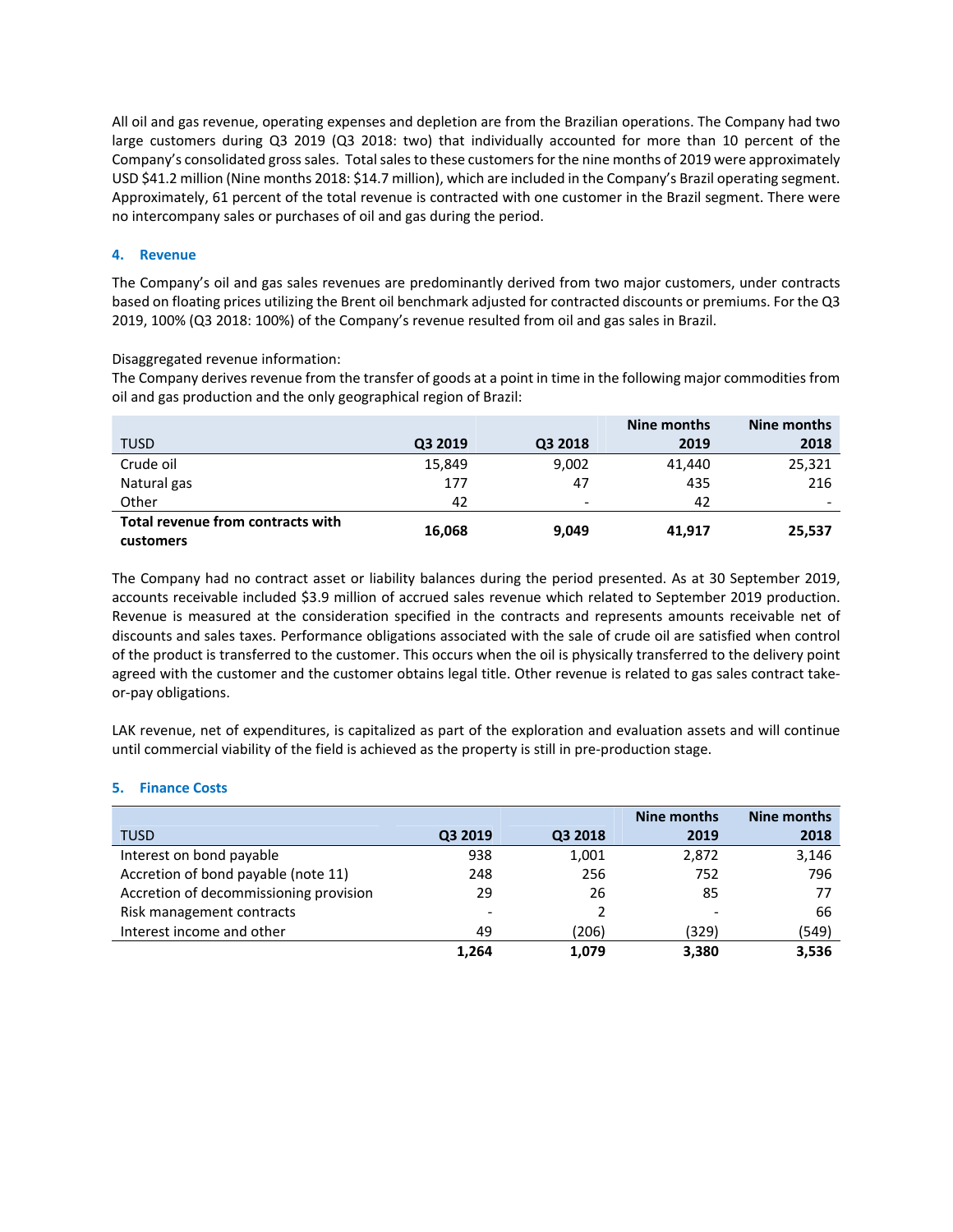# **6. Property, Plant and Equipment (PP&E)**

|                                                             | Oil and gas | <b>Equipment and</b> | <b>Right-of-use</b> |              |
|-------------------------------------------------------------|-------------|----------------------|---------------------|--------------|
| (TUSD)                                                      | properties  | <b>Other</b>         | assets              | <b>Total</b> |
| Cost                                                        |             |                      |                     |              |
| 1 January 2018                                              | 54,284      | 2,151                |                     | 56,435       |
| Additions                                                   | 16,732      | 18                   |                     | 16,750       |
| Currency translation adjustment                             | (8,891)     | (108)                |                     | (8,999)      |
| 1 January 2019 (Note 2)                                     | 62,125      | 2,061                | 427                 | 64,613       |
| Additions                                                   | 21,812      | 45                   | 413                 | 22,270       |
| Currency translation adjustment                             | (5,440)     | (33)                 | (54)                | (5, 527)     |
| 30 September 2019                                           | 78,497      | 2,073                | 786                 | 81,356       |
|                                                             |             |                      |                     |              |
| Accumulated depletion, depreciation and amortization (DD&A) |             |                      |                     |              |
| 1 January 2018                                              | (1,807)     | (302)                |                     | (2, 109)     |
| DD&A                                                        | (3,583)     | (146)                |                     | (3, 729)     |
| Currency translation adjustment                             | 471         | 15                   |                     | 486          |
| 1 January 2019                                              | (4, 919)    | (433)                |                     | (5, 352)     |
| DD&A                                                        | (3,920)     | (132)                | (152)               | (4, 204)     |
| Currency translation adjustment                             | 605         | 14                   | 8                   | 627          |
| 30 September 2019                                           | (8, 234)    | (551)                | (144)               | (8,929)      |
|                                                             |             |                      |                     |              |
| <b>Carrying amount</b>                                      |             |                      |                     |              |
| 31 December 2018 (Note 2)                                   | 57,206      | 1,628                | 427                 | 59,261       |
| 30 September 2019                                           | 70,263      | 1,522                | 642                 | 72,427       |
|                                                             |             |                      |                     |              |
| <b>Exploration and Evaluation Assets (E&amp;E)</b><br>7.    |             |                      |                     |              |

| <b>TUSD</b>                              |        |
|------------------------------------------|--------|
| 1 January 2018                           | 17,789 |
| Additions in the period                  | 3,154  |
| Decommissioning obligation               | 121    |
| Incidental result from sale of crude oil | (379)  |
| 31 December 2018                         | 20,685 |
| Additions in the period                  | 990    |
| Incidental result from sale of crude oil | (230)  |
| 30 September 2019                        | 21.445 |

As at 30 September 2019, the LAK Ranch property had not established both technical feasibility and commercial viability and therefore remains classified as an E&E asset. Expenditures, net of revenues, for the LAK Ranch Project have been capitalized as E&E.

# **8. Bond payable**

|                                | <b>TUSD</b> | <b>TSEK</b> |
|--------------------------------|-------------|-------------|
| 1 January 2018                 | 32,678      | 267,423     |
| Accretion of bond liability    | 1,052       | 9,150       |
| Effect of currency translation | (2,550)     |             |
| 31 December 2018               | 31,180      | 276,573     |
| Accretion of bond liability    | 752         | 7.068       |
| Effect of currency translation | (3,077)     |             |
| 30 September 2019              | 28,855      | 283.641     |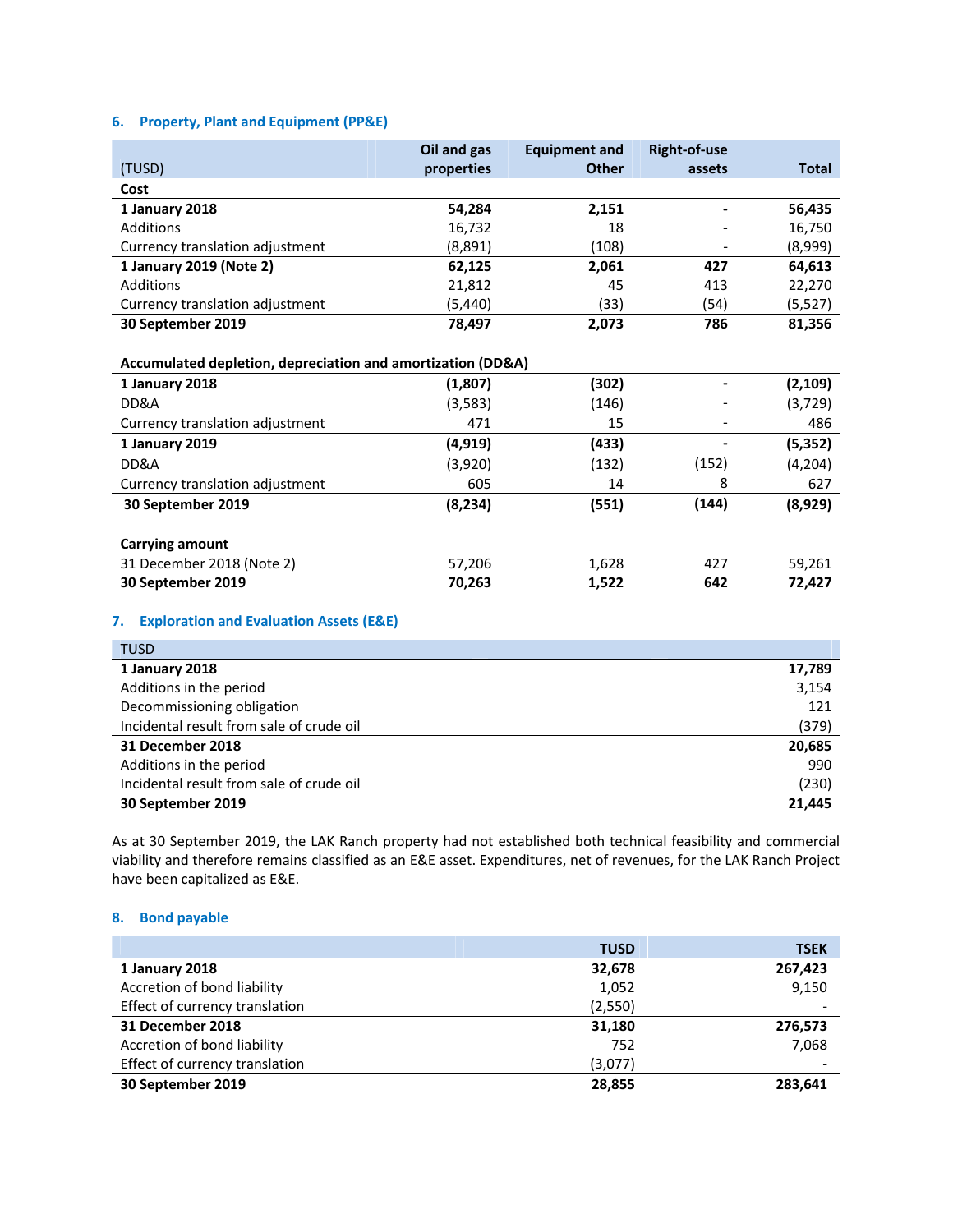For the Q3 2019 Maha recognized TUSD 938 of interest and TUSD 248 of accretion related to the Bonds.

The Bonds have the following maintenance covenants at each quarter end and on a rolling 12 months basis:

- i) Net Interest Bearing Debt to EBITDA is not greater than 3.00 (Leverage test);
- ii) Interest Coverage Ratio exceeds 2.25; and
- iii) Cash and cash equivalents exceeds USD \$5 million

The next reference test date for the maintenance covenants is as at 30 September 2019 which is reported following the release of this report and within two months following such reference date. As at the last reference date of 30 June 2019, the Company was compliant with all bond covenants. Based on the reported results herein, the Company expects that it will be complaint with its bond covenants for the current period.

# **9. Decommissioning Provision**

The following table presents the reconciliation of the opening and closing decommissioning provision:

| (TUSD)                    |       |
|---------------------------|-------|
| 1 January 2018            | 1,849 |
| Accretion expense         | 102   |
| Additions                 | 121   |
| Foreign exchange movement | (352) |
| 31 December 2018          | 1,720 |
| Accretion expense         | 85    |
| Additions                 | 338   |
| Foreign exchange movement | (233) |
| 30 September 2019         | 1,910 |

# **10. Share Capital**

|                                    | <b>Number of Shares by Class</b> |             |                |              |  |
|------------------------------------|----------------------------------|-------------|----------------|--------------|--|
| Shares outstanding                 | A                                | в           | C <sub>2</sub> | <b>Total</b> |  |
| 1 January 2018                     | 85,972,025                       | 9,183,621   | 1,698,000      | 96,853,646   |  |
| <b>Exercise of warrants</b>        | 2,074,717                        |             |                | 2,074,717    |  |
| Conversion of convertible B shares | 1,073,739                        | (1,073,739) |                |              |  |
| Exercise of Maha (Canada) options  | 1,138,687                        |             | (1, 138, 687)  |              |  |
| Cancelled options                  |                                  |             | (509, 313)     | (509, 313)   |  |
| 31 December 2018                   | 90,259,168                       | 8,109,882   | 50,000         | 98,419,050   |  |
| <b>Exercise of warrants</b>        | 1,474,836                        |             |                | 1,474,836    |  |
| Conversion of convertible B shares | 149,564                          | (149, 564)  |                |              |  |
| Exercise of Maha (Canada) options  | 50,000                           |             | (50,000)       |              |  |
| 30 September 2019                  | 91,933,568                       | 7,960,318   |                | 99,893,886   |  |

Total outstanding warrants as at 30 September 2019 are Maha A TO2 share purchase warrants.

|                   | <b>Number of Warrants</b> | <b>Exercise Price</b> | <b>Exercise Price</b> |
|-------------------|---------------------------|-----------------------|-----------------------|
|                   | #                         | <b>SEK</b>            | <b>USD</b>            |
| 1 January 2018    | 19,550,963                | 7.12                  | 0.87                  |
| Exercised         | 2,074,717                 | 6.40                  | 0.72                  |
| Expired           | (4, 126, 246)             | 6.40                  | 0.72                  |
| 31 December 2018  | 13,350,000                | 7.45                  | 0.84                  |
| Exercised         | (1,474,836)               | 7.45                  | 0.79                  |
| 30 September 2019 | 11,875,164                | 7.45                  | 0.76                  |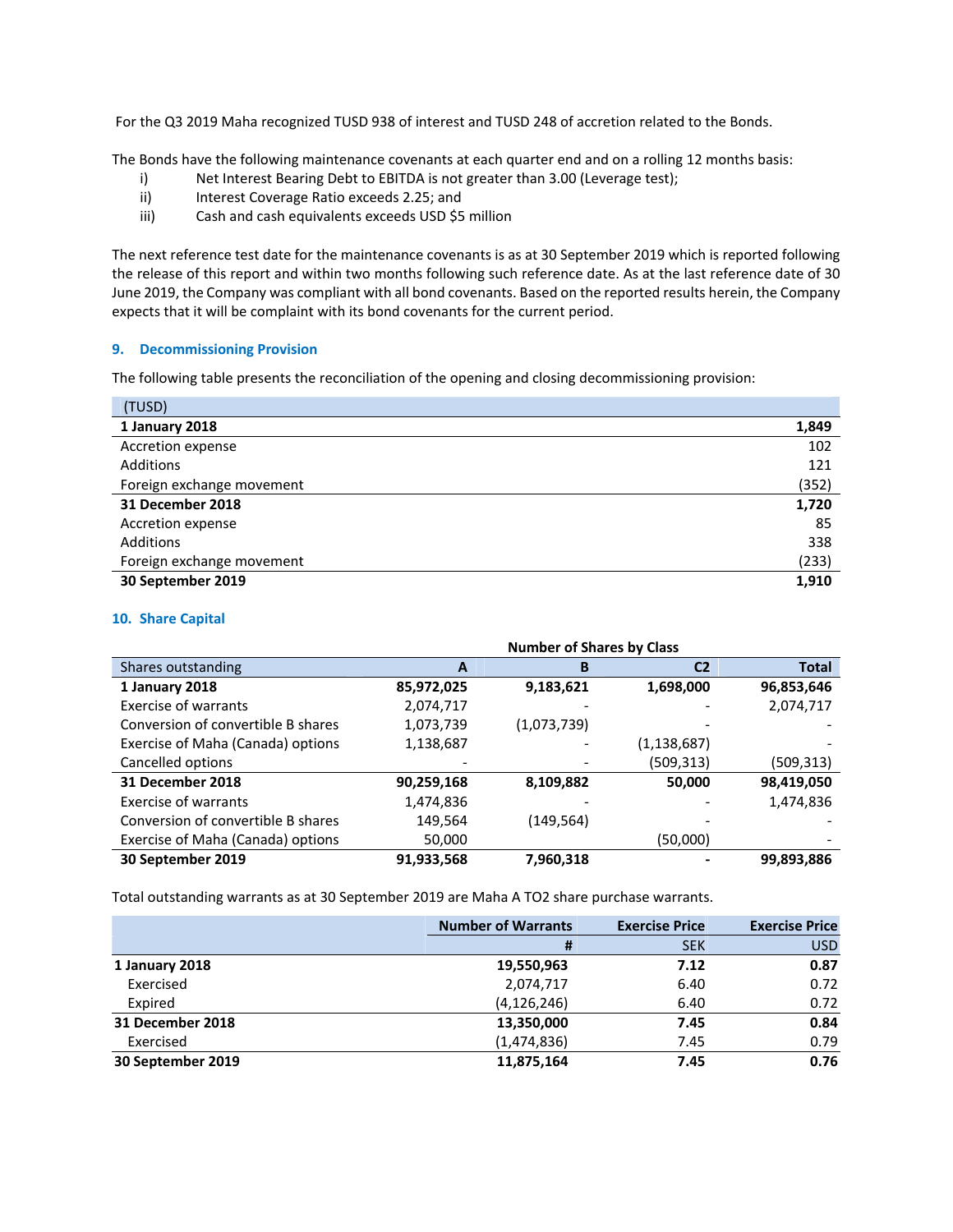### **Warrant Incentive Program**

The Company has an incentive program as part of the remuneration package for management and employees. 2019 incentive warrants were issued during the second quarter 2019. Issued but not allocated warrants are held by the Company. No incentive warrants were expired or exercised during the first nine months of 2019.

| <b>Warrants</b> |                |            | Number of warrants |               |                          |                              |                          |             |
|-----------------|----------------|------------|--------------------|---------------|--------------------------|------------------------------|--------------------------|-------------|
| incentive       | Exercise       | Exercise   |                    | <b>Issued</b> | Expired                  | Exercised                    | Cancelled                |             |
| programme       | period         | price, SEK | 1 Jan 2019         | 2019          | 2019                     | 2019                         | 2019                     | 30 Sep 2019 |
| 2017            | 1 June 2020 -  |            |                    |               |                          |                              |                          |             |
| incentive       | 31 December    |            |                    |               |                          |                              |                          |             |
| programme       | 2020           | 7.00       | 750,000            | ٠             | -                        | ٠                            | $\overline{\phantom{0}}$ | 750,000     |
| 2018            | 1 May 2021 $-$ |            |                    |               |                          |                              |                          |             |
| incentive       | 30 November    |            |                    |               |                          |                              |                          |             |
| programme       | 2021           | 9.20       | 750.000            |               |                          | ٠                            |                          | 750,000     |
| 2019            | 1 June 2022 -  |            |                    |               |                          |                              |                          |             |
| incentive       | 28 February    |            |                    |               |                          |                              |                          |             |
| programme       | 2023           | 28.10      | ۰                  | 500.000       | $\overline{\phantom{a}}$ | $\qquad \qquad \blacksquare$ | $\overline{\phantom{0}}$ | 500,000     |
| <b>Total</b>    |                |            | 1,500,000          | 500,000       |                          | ٠                            |                          | 2,000,000   |

The dilution effect of the warrants of the in-the-money warrants are included in the weighted average number of shares after dilution which amounted to 109,173,814 for the third quarter.

### **11. Financial assets and liabilities**

For financial instruments measured at fair value in the balance sheet, the following fair value measurement hierarchy is used:

– Level 1: based on quoted prices in active markets;

– Level 2: based on inputs other than quoted prices as within level 1, that are either directly or indirectly observable;

– Level 3: based on inputs which are not based on observable market data.

The Company's cash and cash equivalents, accounts receivable, and accounts payable and accrued liabilities are assessed on fair value hierarchy described above. The fair value of cash and cash equivalents, accounts receivable, and accounts payable and accrued liabilities approximate their carrying value due to the short term to maturity of these instruments. The bonds are carried at amortized cost. For the disclosure purposes, the estimated fair values of the bonds have been determined based on the adjusted period‐end trading prices of the bonds on the secondary market (Level 2). As at 30 September 2019, the carrying value of the Bonds was TUSD 28,855 and the fair value was TUSD 32,915 (31 December 2018: carrying value – TUSD 31,180; fair value – TUSD 35,850).

### **12. Management of financial risk**

The Company thoroughly examines the various risks to which it is exposed and assesses the impact and likelihood of those risks. The Company's risk management policies are established to identify and analyze the risks faced by the Company, to set appropriate risk limits and to monitor market conditions and the Company's activities. This approach actively addresses risk as an integral and continual part of decision making within the Company and is designed to ensure that all risk is identified, fully acknowledged, understood and communicated well in advance. Nevertheless, oil and gas exploration, development and production involve high operational and financial risks, which even a combination of experience, knowledge and careful evaluation may not be able to fully eliminate or which are beyond the Company's control. The Board of Directors has overall responsibility for establishment and oversight of the Company's risk management.

A detailed analysis of Maha's operational, financial, and external risks and mitigation of those risks through risk management is described in Maha Energy's 2018 Annual Report.

Credit risk is the risk of unexpected loss if a customer or third party to a financial instrument fails to meet its contractual obligations. The Company's cash and cash equivalents are primarily held at large financial institutions.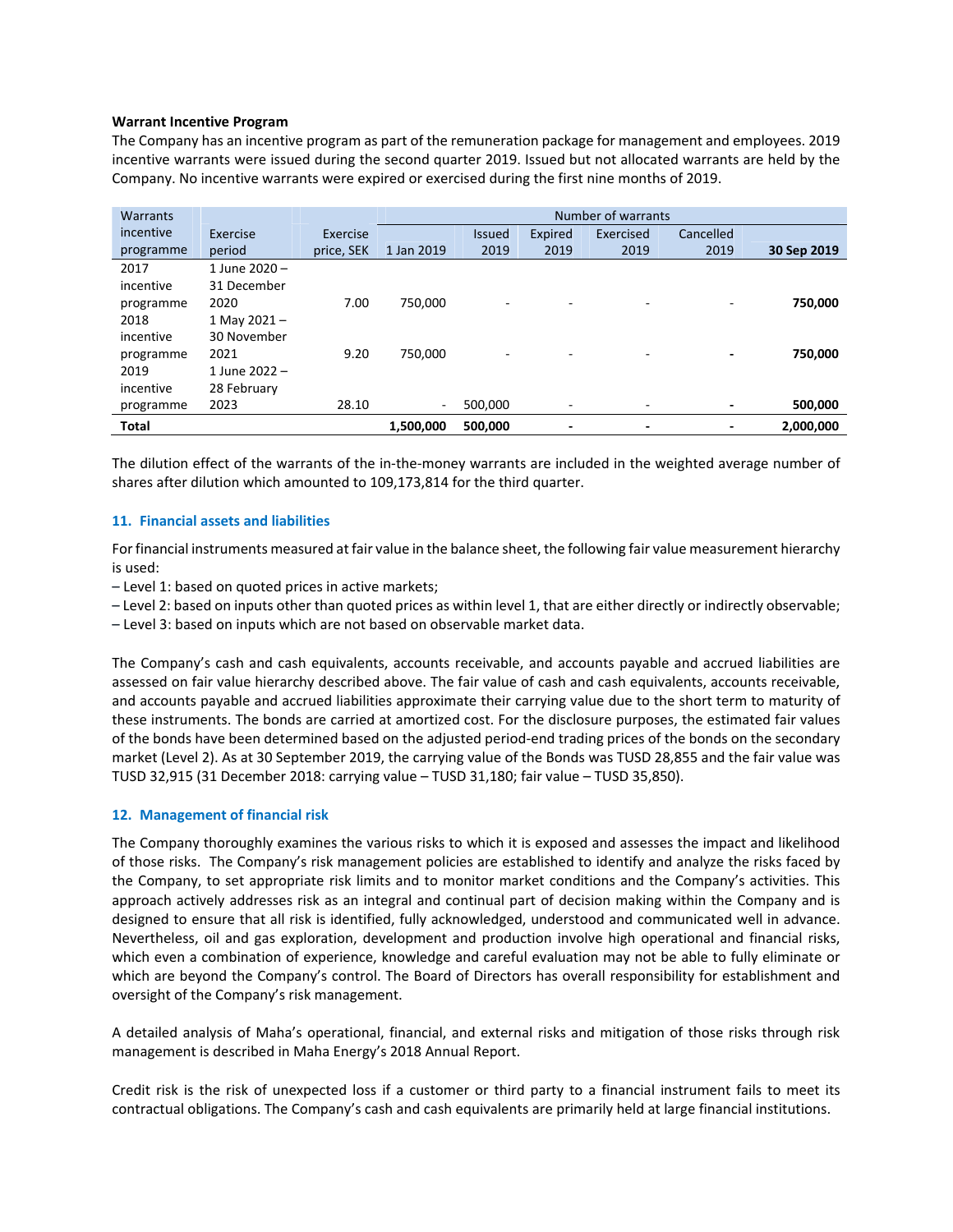The Company's accounts receivable is composed of:

| TUSD                              | 30 September 2019        | 31 December 2018 |
|-----------------------------------|--------------------------|------------------|
| Oil and gas sales (Brazil)        | 3.786                    | 3,127            |
| Sale of Canadian assets           | $\overline{\phantom{a}}$ | 280              |
| Tax credits and other receivables | 2.307                    | 961              |
|                                   | 6.093                    | 4.368            |

The majority of the Company's oil and gas sales receivables are with the Brazilian national oil company and an independent refinery called Dax Oil Refino SA (Dax). Under the marketing agreement with Dax, most of the oil sales are prepaid prior to delivery with occasional credit granted to maintain daily deliveries. In addition, the Company has made an arrangement with Dax to accumulate an amount up to maximum of TUSD 900 in accounts receivable which is guaranteed through a performance bond issued by a local bonding company and is expected to be fully recoverable. During the quarter, the Company impaired the full value of its receivable from the Sale of Canadian assets and recorded other loss of TUSD 287. Maha is no longer confident that it would be able to collect this receivable.

### **13. Management of Capital**

The Company manages its capital to support the Company's strategic growth objectives and maintain financial capacity and flexibility for the purpose of funding the Company's exploration and development activities. The Company considers its capital structure to include working capital and shareholders' equity. At 30 September 2019, the Company's net working capital surplus was USD \$18.0 million (31 December 2018: USD \$19.3 million), which includes USD \$20.4 million (31 December 2018: USD \$20.2 million) of cash and USD \$2.7 million (31 December 2018: \$2.8 million) of restricted cash. The restricted cash relates to cash posted in Brazil to guarantee letters of credit for certain work commitments and support of abandonment guarantees.

The Company may adjust its capital structure by issuing new equity or debt and adjusting its capital expenditure program, as allowed pursuant to contracted work commitments. The Company considers its capital structure at this time to include shareholders' equity of USD \$83.0 million (31 December 2018: USD \$69.3 million). The Company does not have any externally imposed material capital requirements to which it is subject except for the bond covenants. In order to facilitate the management of its capital requirements, the Company prepares annual expenditure budgets that are updated as necessary depending on various factors, including successful capital deployment and general industry conditions. The annual and updated budgets are approved by the Board of Directors.

### **14. Changes in non‐cash Working Capital**

| (TUSD)                                   | 30 September 2019 | 30 September 2018 |
|------------------------------------------|-------------------|-------------------|
| Change in:                               |                   |                   |
| Accounts receivable                      | (1,887)           | (205)             |
| Inventory                                | (240)             | 146               |
| Prepaid expenses and deposits            | (272)             | (225)             |
| Accounts payable and accrued liabilities | 1,866             | 1,153             |
| Total                                    | (533)             | 869               |

### **15. Pledged Assets**

As at 30 September 2019, pledged assets are mainly a continuing security for the Senior Secured Bonds where Maha has entered into a pledge agreement. The pledge relates to the shares in its subsidiaries: Maha Energy 1 (Brazil) AB, Maha Energy 2 (Brazil) AB, Maha Energy Inc. and Maha Energy Finance (Luxembourg) S.A.R.L. The pledged assets for the parent company as at 30 September 2019 amounted to SEK 184.2 million (31 December 2018: SEK 184.2 million) representing the carrying value of the pledge over the shares of subsidiaries. The combined net asset value for the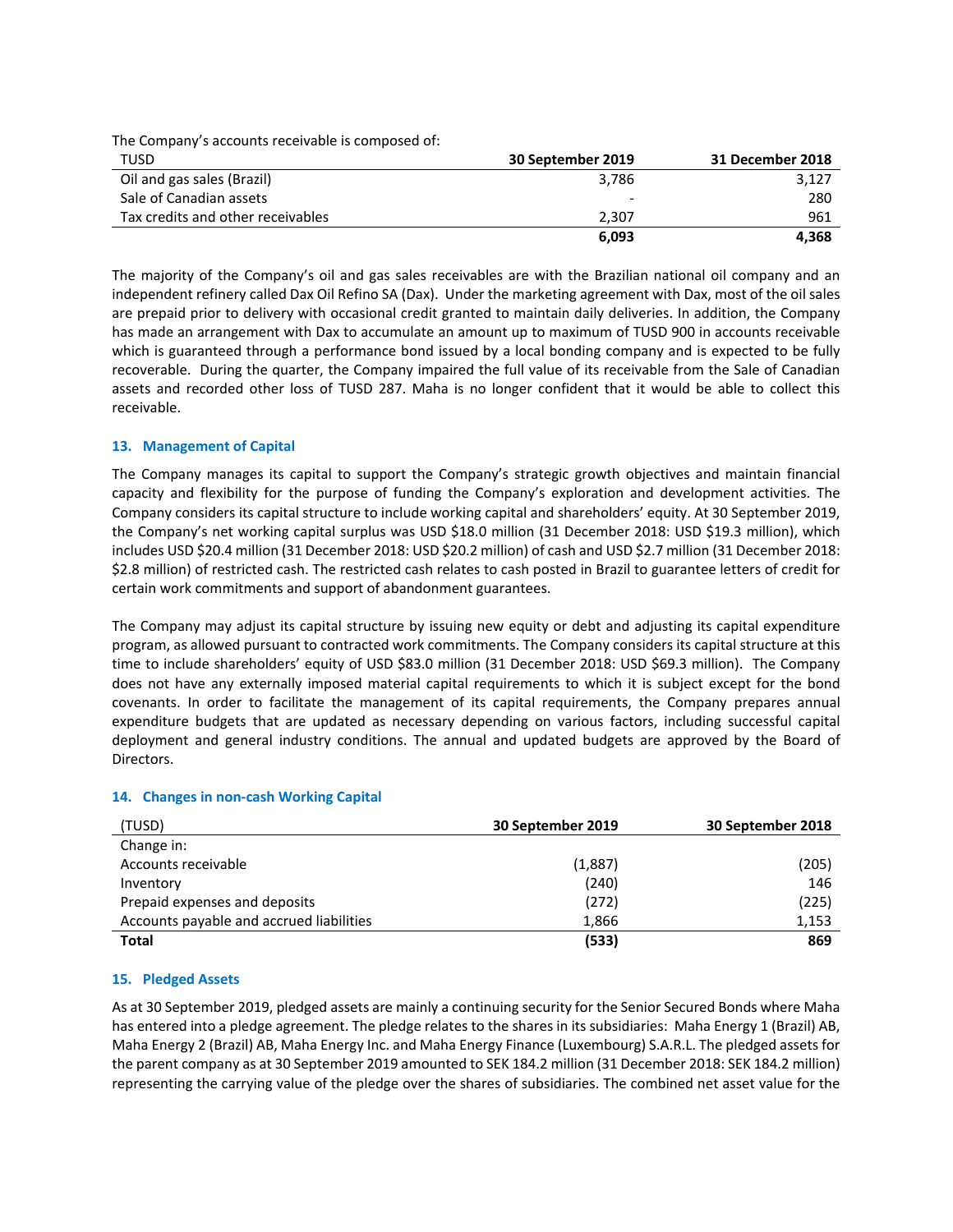Group of the subsidiaries whose shares are pledged amounted to USD 94.2 million (31 December 2018: USD 69.3 million).

The Company also granted a charge against a term deposit in Brazil to guarantee certain financial instruments in relation to its work commitments (See Note 16).

### **16. Commitments and Contingencies**

During Q3, Maha received the pending environmental licenses on two of its concessions resulting in a requirement to fulfill its work commitments by Q1 2021 or relinquish the blocks. These work commitments have been recorded as long-term provisions and are guaranteed with certain credit instruments in place of approximately \$4.9 million. In addition, the Company has a \$2.7 million term deposit to guarantee certain work commitments of \$3.7 million. This term deposit has been presented as restricted cash on the Statement of Financial Position.

These commitments are in the normal course of the Company's exploration business and the Company's plans to fund these, if necessary, with existing cash balances, cash flow from operations and available financing sources.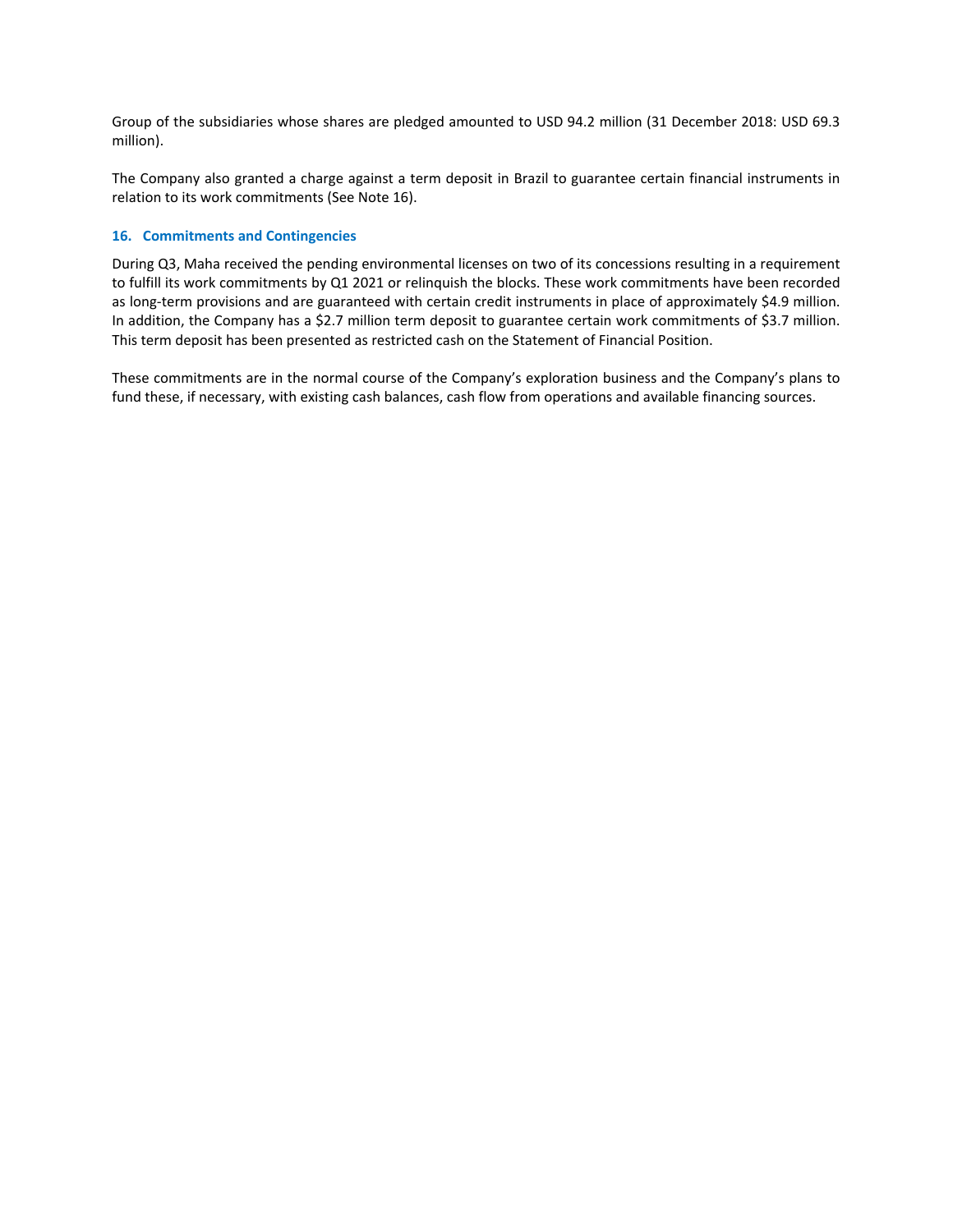### **Key Financial Data**

Maha believes that the alternative performance measures provide useful supplemental information to management, investors, securities analysts and other stakeholders and are meant to provide an enhanced insight into the financial development of Maha's business operational.

### **Financial data from continuing operations**

| <b>TUSD</b>               |         |         | Nine months | Nine months |
|---------------------------|---------|---------|-------------|-------------|
|                           | Q3 2019 | Q3 2018 | 2019        | 2018        |
| Revenue                   | 16,068  | 9,049   | 41,917      | 25,537      |
| Operating netback         | 12,017  | 6,553   | 31,714      | 17,481      |
| EBITDA <sup>6</sup>       | 10,663  | 5,392   | 27,514      | 13,918      |
| Net result                | 6,570   | 3,213   | 16,975      | 7,378       |
| Cash Flow from operations | 9,968   | 6,672   | 23,551      | 13,195      |

### **Capital structure**

|                      |         |         | Nine months | Nine months |
|----------------------|---------|---------|-------------|-------------|
|                      | Q3 2019 | Q3 2018 | 2019        | 2018        |
| Return on equity (%) |         |         | 20          | 15          |
| Equity ratio (%)     |         | 49      | 62          | 49          |

### **Other**

|                           |             |             | Nine months | Nine months |
|---------------------------|-------------|-------------|-------------|-------------|
|                           | Q3 2019     | Q3 2018     | 2019        | 2018        |
| Weighted number of shares |             |             |             |             |
| (before dilution)         | 99,429,829  | 97,998,835  | 99,006,993  | 97,452,903  |
| Weighted number of shares |             |             |             |             |
| (after dilution)          | 109,173,814 | 105,012,944 | 108,061,849 | 100,912,059 |
| Earnings per share before |             |             |             |             |
| dilution, USD             | 0.07        | 0.03        | 0.17        | 0.08        |
| Earnings per share after  |             |             |             |             |
| dilution, USD             | 0.06        | 0.03        | 0.16        | 0.07        |
| Dividends paid per share  | n/a         | n/a         | n/a         | n/a         |

### *Key Ratio Definition*

### **Return on equity:**

Net result divided by ending equity balance

# **Equity ratio:**

Total equity divided by the balance sheet total.

### **Earnings per share:**

Net result attributable to shareholders of the Parent Company divided by the weighted average number of shares for the year.

### **Earnings per share fully diluted:**

Net result attributable to shareholders of the Parent Company divided by the weighted average number of shares after considering any dilution effect for the year.

### **Weighted average number of shares for the year:**

The number of shares at the beginning of the year with changes in the number of shares weighted for the proportion of the year they are in issue.

### **Weighted average number of shares for the year fully diluted:**

The number of shares at the beginning of the year with changes in the number of shares weighted for the proportion of the year they are in issue after considering any dilution effect.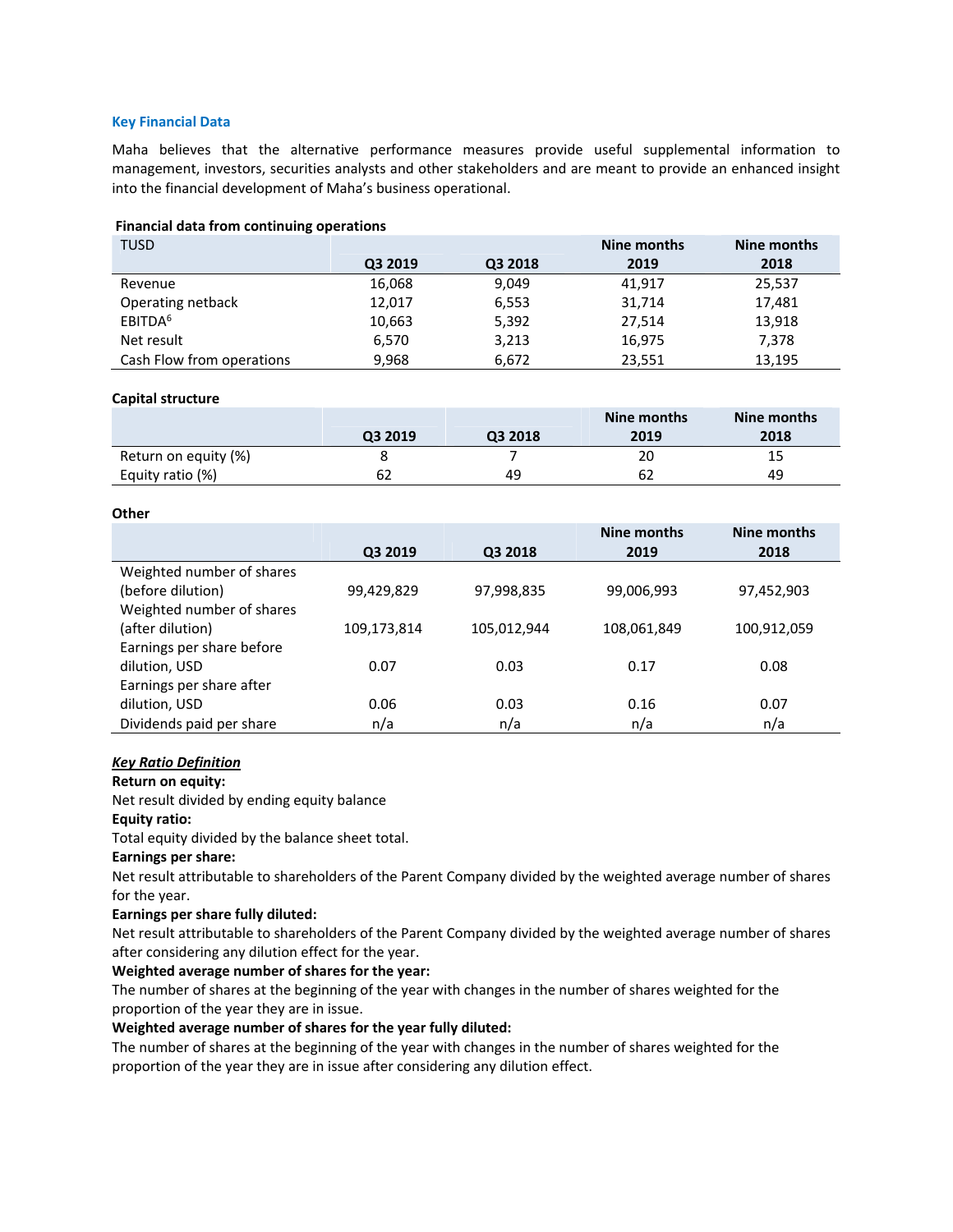### *Relevant reconciliation of Alternative Performance Measures:*

### Operating Netback

Operating netback is calculated on a per‐boe basis and is defined as revenue less royalties, transportation costs and operating expenses, as shown below:

|                           |          |         | <b>Nine Months</b> | <b>Nine Months</b> |
|---------------------------|----------|---------|--------------------|--------------------|
| (TUSD)                    | Q3 2019  | Q3 2018 | 2019               | 2018               |
| Revenue                   | 16.068   | 9,049   | 41.917             | 25,537             |
| Rovalties                 | (2, 130) | (1,052) | (5,509)            | (3, 181)           |
| <b>Operating Expenses</b> | (1, 436) | (1,261) | (3, 542)           | (4,236)            |
| Transportation costs      | (485)    | (183)   | (1, 152)           | (639)              |
| <b>Operating netback</b>  | 12,017   | 6,553   | 31,714             | 17,481             |

# EBITDA<sup>7</sup>

 $\overline{a}$ 

Earnings before interest, taxes, depreciation and amortization and non‐recurring items (such as gain on contractual liability) is used as a measure of the financial performance of the Company and is calculated as shown below:

|                                          |         |         | <b>Nine Months</b> | <b>Nine Months</b> |
|------------------------------------------|---------|---------|--------------------|--------------------|
| (TUSD)                                   | Q3 2019 | Q3 2018 | 2019               | 2018               |
| Operating results                        | 9,305   | 4.570   | 23,307             | 11,605             |
| Depletion, depreciation and amortization | 1,534   | 743     | 4.289              | 2,331              |
| Foreign currency exchange loss / (gain)  | (176)   | 79      | (82)               | (18)               |
| <b>EBITDA</b>                            | 10.663  | 5,392   | 27.514             | 13,918             |

<sup>&</sup>lt;sup>7</sup> Effective 1 January 2019, implementation of IFRS 16 (Leases) did not have material impact on the EBITDA of the Company therefore prior period EBITDA has not been restated for presentation purposes.